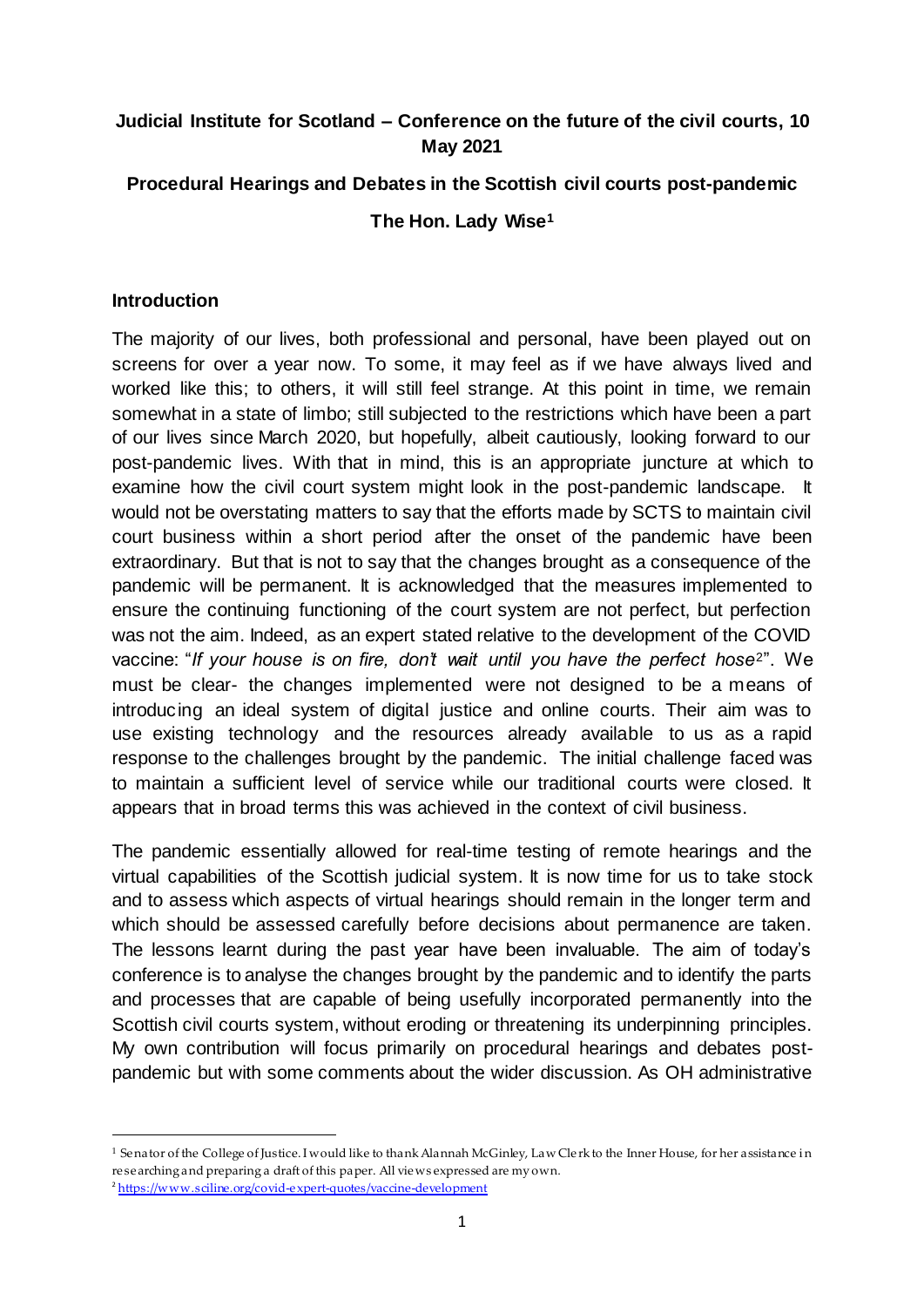judge my emphasis will inevitably be on the work of the Court of Session but many of the issues of principle will arise in other fora.

# **Pre-COVID position**

Before examining the changes effected by the pandemic, it is first useful to examine the pre-pandemic situation. Prior to March 2020, the default position in terms of court hearings- procedural or substantive-was that they would be conducted in person in the physical courtroom. However, there was an intention to move towards greater use of technology with some remote hearings as early as 2018, when SCTS published their five-year digital strategy<sup>3</sup>. Notwithstanding that aim, the strategy stipulated that 'significant cases will always involve formal hearings in a court'.

In 2019 the "Civil Online" service launched for simple procedure cases in the sheriff court. The first digital simple procedure hearing took place in Aberdeen in August 2019 – with the court able to hear evidence presented by the parties, supported by digital documents and photographs previously submitted online4. In Court of Session commercial actions and later in some tribunal settings case management conferences had been conducted over the telephone from time to time. So far as technology in the courtroom was concerned, it was not unusual, pre-pandemic, for witnesses unable to travel to give their evidence via live video link. Since the early part of the  $21<sup>st</sup>$  century at least the trend has been towards a paperless system, with electronic bundles already being widely utilised in the Commercial Court of the Court of Session and in Inner House business.

# **March 2020 to present**

The carefully-planned transition outlined in the SCTS digital strategy was thrown into turmoil with the onset of the pandemic in March 2021. However, during March and early April 2020 SCTS staff were able to configure new systems and set up remote devices in judges' homes. It was announced on 14 April 2020 that the Inner House, operating as a virtual court, would recommence hearing appeals from 21 April. Thereafter, Outer House and civil Sheriff Court business was gradually recommenced, with the first virtual civil proof hearing in Scotland involving the hearing of evidence from witnesses being heard on 15 June 20205. In terms of continuing progress, from April 2020 to date, more than 42 cases have proceeded to proof or debate in the Outer

<sup>3</sup> [http://www.scotcourts.gov.uk/docs/default-source/aboutscs/reports-and-data/reports-data/scts-digital-strategy--](http://www.scotcourts.gov.uk/docs/default-source/aboutscs/reports-and-data/reports-data/scts-digital-strategy---final.pdf?sfvrsn=4) [final.pdf?sfvrsn=4](http://www.scotcourts.gov.uk/docs/default-source/aboutscs/reports-and-data/reports-data/scts-digital-strategy---final.pdf?sfvrsn=4)

<sup>4</sup> [https://www.scotcourts.gov.uk/docs/default-source/aboutscs/reports-and-data/publications/scts-business-plan-2020-21](https://www.scotcourts.gov.uk/docs/default-source/aboutscs/reports-and-data/publications/scts-business-plan-2020-21-revised-autumn-version---final-published-16-december-2020.pdf?sfvrsn=4) [revised-autumn-version---final-published-16-december-2020.pdf?sfvrsn=4](https://www.scotcourts.gov.uk/docs/default-source/aboutscs/reports-and-data/publications/scts-business-plan-2020-21-revised-autumn-version---final-published-16-december-2020.pdf?sfvrsn=4)

<sup>5</sup> SLT News; S.L.T. 2020, 20, 128-130, at 128.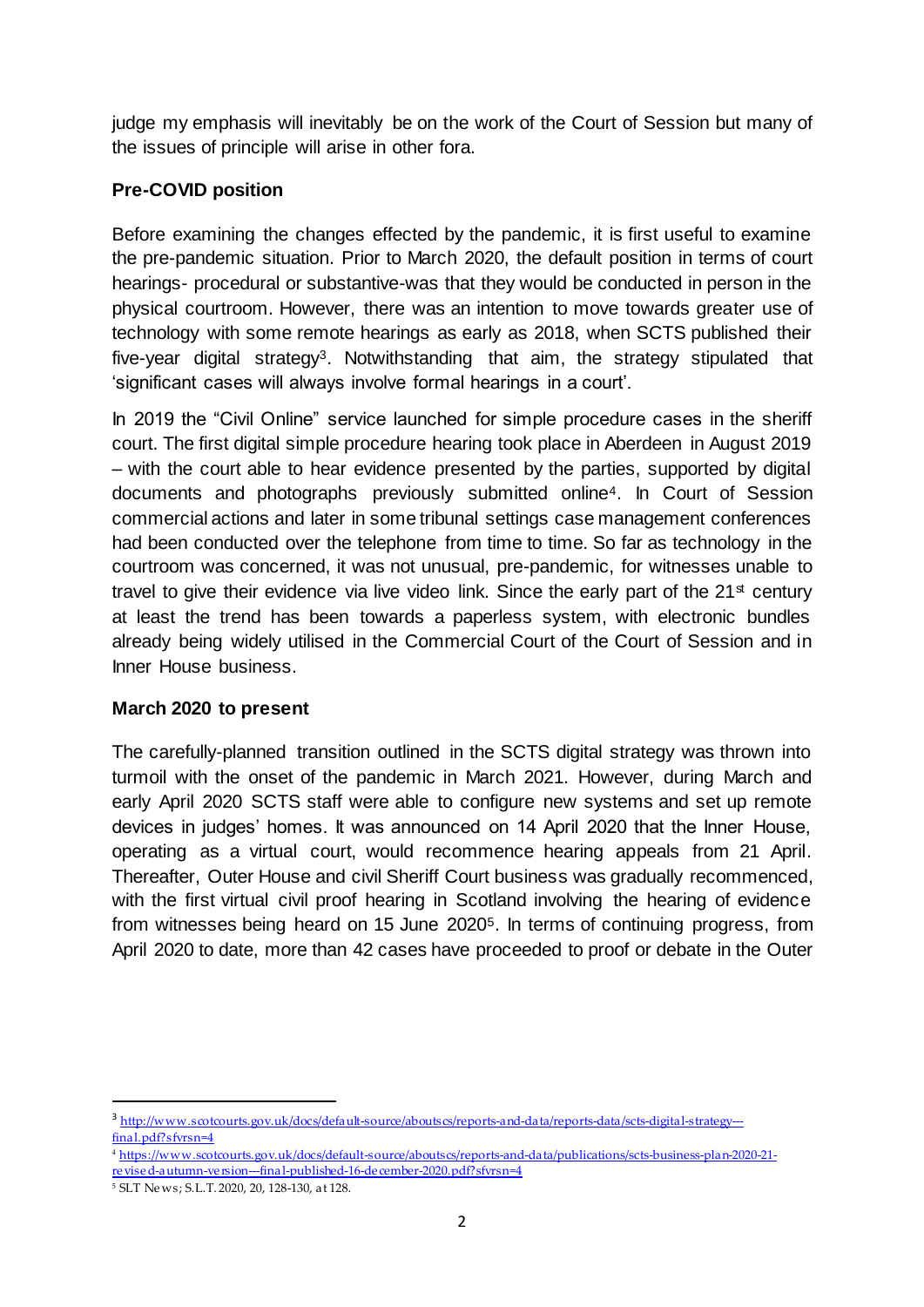House<sup>6</sup>, with only 7<sup>7</sup> of those being conducted in person<sup>8</sup>. In terms of procedural hearings and debates, almost all hearings were conducted remotely.

## **What next?**

That is a brief summary of events to date. What is yet to come is the focus of this conference and of the discussions we will have today and will continue to have in the coming weeks, months and perhaps even years. Before setting out views on what could be the direction of travel for the post-pandemic era, it is first useful to outline the key themes to be examined. These are as follows:

- Access to justice and the concept of open justice;
- The effect of remote hearings on oral advocacy;
- The virtual courtroom;
- The welfare and wellbeing of all court users.

The aim of this paper is to analyse these key areas, primarily in the context of procedural hearings and debates.

So, what do we mean by 'procedural hearings'? This is effectively an umbrella term covering a wide scope of hearings which might arise during the lifecycle of a case: a preliminary hearing in the Commercial Court; a By-Order hearing; a By-Order (Adjustment Roll) hearing; an opposed motion hearing; a hearing concerning a motion which is not opposed but where the court nevertheless requires it to call; a Pre-Proof hearing; Case Management hearings and any hearing to discuss a specific issue or the general progress of a case. They can be a vital stage in the progress of an action. They dictate the course of the case and often take place at an early stage. Procedural hearings will be often be the first public hearing in the dispute. The procedural hearing may represent the point in time when the court designates a time and a place for the determination of the case at a future substantive proof or hearing. It provides the court, parties and their advisors with a finish line to work towards. The procedural hearing may be the solicitor or client's first experience of how the court might look at the case.

Further, actions are not just disposed of by way of substantive hearing. Procedural hearings themselves can be determinative of the outcome of a case; both directly and indirectly. Missed deadlines and non-compliance with the court timetable can be fatal. If a defender fails to enter appearance or to lodge defences, the pursuer can move the court to grant decree in terms of any conclusions of the Summons. A defender may be able to secure decree of dismissal in the event of a pursuer failing to lodge a record timeously. A failure to apply successfully for commission and diligence to recover crucial documents might dictate whether the case can be successfully pursued or

<sup>6</sup> With 16 of those being in Commercial actions. Comparable figures for financial years 2018-2019 and 2019-2020 were 70 and 74 respectively.

<sup>7</sup> Six proofs and one debate.

<sup>8</sup> Even then, only to a certain extent, with some witnesses giving evidence remotely and some in court.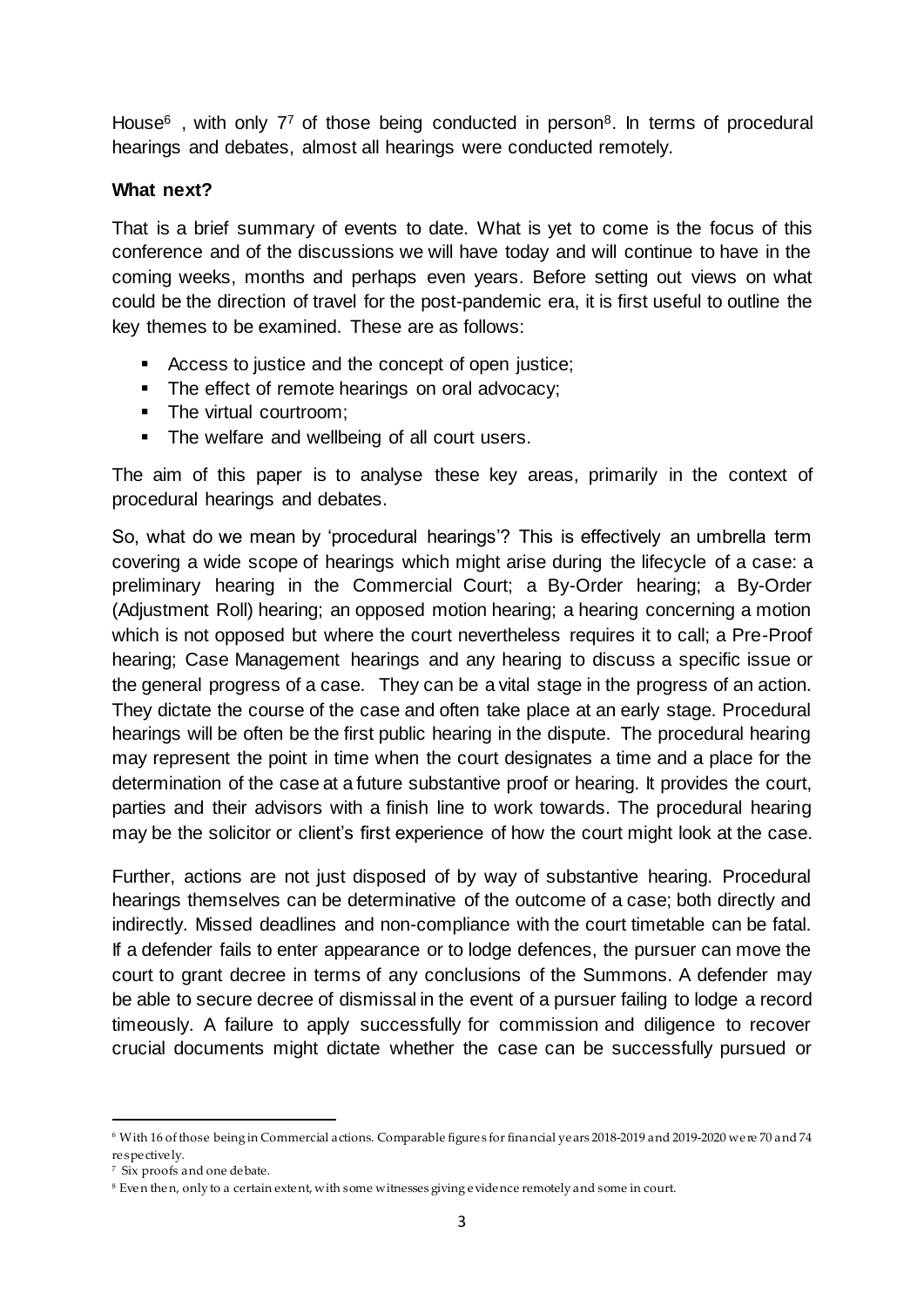defended. The importance of the procedural hearing is its contribution to the court ensuring that parties comply with its requests and procedures.9.

It will not come as a surprise that even pre-pandemic, only a small percentage of cases actually proceeded to a substantive hearing. This underscores the importance of procedural hearings and the timetabling and management of cases as a mechanism for facilitating early settlement. [Lord Pentland's talk will focus on appeals. Given that there is a large extent of overlap between the conduct of appeals and debates, the main focus of this paper is on procedural hearings, with occasional signposts to debates where appropriate]

In presenting the case for remote hearings remaining part of the *status quo*, procedural hearings and other debate style hearings might be seen as an easy "win". There is widespread support for remote procedural hearings being appropriate post pandemic in many cases. But I suggest we should be wary of a 'one size fits all' approach and it may be going too far too fast to conclude that all procedural and debate style hearings could and should be conducted remotely.

# **Access to justice and the concept of open justice<sup>10</sup>**

Open justice is the keystone upon which the operation of courts rests and has rested for time immemorial. Lord Neuberger has commented: "The principle of open justice is a long-established and fundamental aspect of our justice system and of any liberal democracy committed to the rule of law11". It has been a fundamental principle of the common law since its origins that justice is conducted, and judgments are given, in public. This principle is, as Lord Shaw described it in *Scott v Scott*12, "a sound and very sacred part of the constitution of the country and the administration of justice".

So what is open justice? Instead of attempting to define this expansive concept, it is perhaps more useful to identify it by its characteristics. Bosland and Townend recognise three key identifiers: first, judicial proceedings must be conducted in open court; second, evidence must not be concealed from members of the public who are present in court; and, third, what happens in court must be able to be communicated to the public outside of the court<sup>13</sup>. They also identify the modern challenges to the principle which include judicial attitudes to open justice in response to digital technologies and technology driven shifts in practice and procedure. Professor Richard Susskind states that in order for open justice to be delivered, "*the operation of the entire court system should be open to scrutiny, as should the conduct and* 

<sup>&</sup>lt;sup>9</sup> Stair Memorial Encyclopaedia, CIVIL PROCEDURE (Reissue) , Chapter 3: COURT OF SESSION , (1) PROCEDURE AT FIRST INSTANCE, (c) Incidental Applications, (e) decrees in the course of a defended action, Section 160. Decree by default.

<sup>10</sup> [https://thepractice.law.harvard.edu/article/the-future](https://thepractice.law.harvard.edu/article/the-future-of-courts/) -of-courts/

<sup>11</sup> At 1.2. Available a[t: https://www.judiciary.uk/wp-content/uploads/JCO/Documents/Reports/super-injunction-report-](https://www.judiciary.uk/wp-content/uploads/JCO/Documents/Reports/super-injunction-report-20052011.pdf)[20052011.pdf](https://www.judiciary.uk/wp-content/uploads/JCO/Documents/Reports/super-injunction-report-20052011.pdf)

<sup>12</sup> [1913] A.C. 417 at 473 per Lord Atkinson.

<sup>&</sup>lt;sup>13</sup> Bosland, J and Townend J, Open justice, transparency and the media: representing the public interest in the physical and virtual courtroom, Comms. L. 2018, 23(4), 183-202 at 184.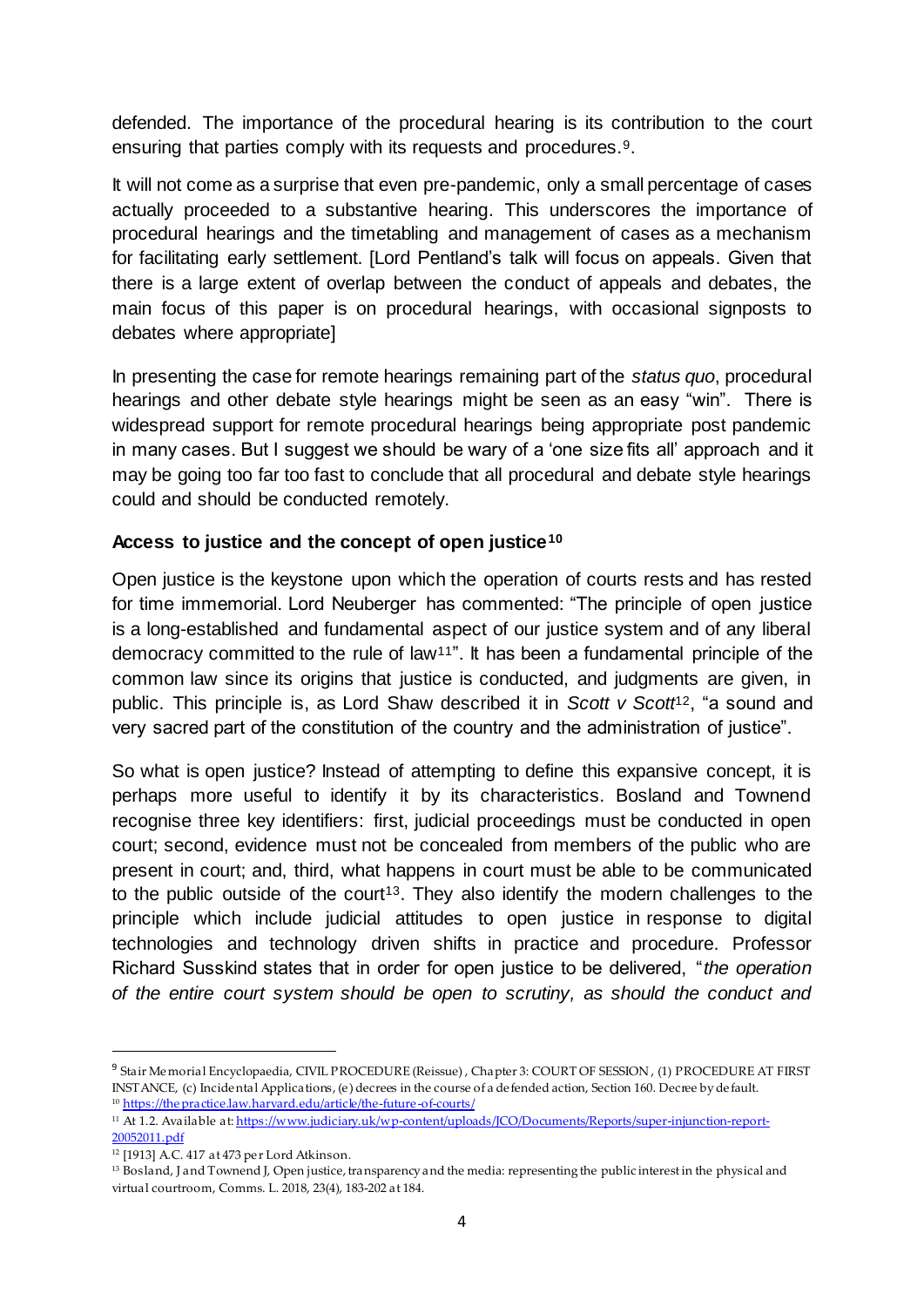*outcomes of individual cases*14". This paper will examine two of the key themes which emerge; (i) transparency and (ii) the ability of the public at large to scrutinise the decisions made by courts.

# *Transparency*

When asked to think about open justice and transparency in the courts pre-COVID one would likely think of being able to enter the court and courtrooms to freely observe proceedings. That constituted real time transparency. Observers did not need to identify themselves to court staff or the judge. Members of the public were only prohibited from entering the courtroom in limited circumstances- for example, in sensitive family matters involving children or sexual crimes. But the usefulness of realtime transparency must be assessed. If a person walks into a courtroom and observes the proceedings, they will likely have little concept of what is going on. The general subject matter may become clear over time, but the viewer's knowledge will be restricted to what they can glean from the submissions of solicitors or counsel. The lack of knowledge on the part of the viewer is a result of the public not having access to the written materials. The documents that will inform the casual observer what the case is about are not freely available, either via the SCTS website, or in hard copy. One therefore has to question the value of real-time transparency alone.

Prof Susskind argues that in order for there to be open justice and transparency in the court system, there requires to be visibility over court processes, procedures and data. In respect of individual hearings, the public should have access to advance notice of hearings, to information about the parties and procedure involved, the nature of the dispute, details of case management decisions and the substance of the determination itself15. All of the foregoing are examples of information transparency.

Lady Hale made the following observation in *Cape Intermediate Holdings Ltd v Dring16*: "*it is now difficult, if not impossible, in many cases, especially complicated civil cases, to know what is going on unless you have access to the written material."* In that case, the UK Supreme Court agreed with the Court of Appeal that written materials could be released to third parties according to the demands of each individual case and that the court has an inherent jurisdiction to order release of certain documents <sup>17</sup> to comply with open justice principles.

 $\overline{a}$ <sup>14</sup> Susskind,R, Online courts and the future of justice, Chapter 19, page 193.

<sup>15</sup> Ibid. at page 194

<sup>16</sup> [2019] UKSC 38 at para [43]

<sup>&</sup>lt;sup>17</sup> Including: formal 'records of the court' which any party to the proceedings is entitled to see: for example, written evidence filed in relation to an application, judgments or orders made in a public hearing and notices of appeal; skeleton arguments (i.e. a summary of parties' cases) and other documents written by parties' lawyers and given to the judge; witness statements which court rules require the parties to file at court (but not necessarily documents put in with such statements) and any other material to comply with open justice principles.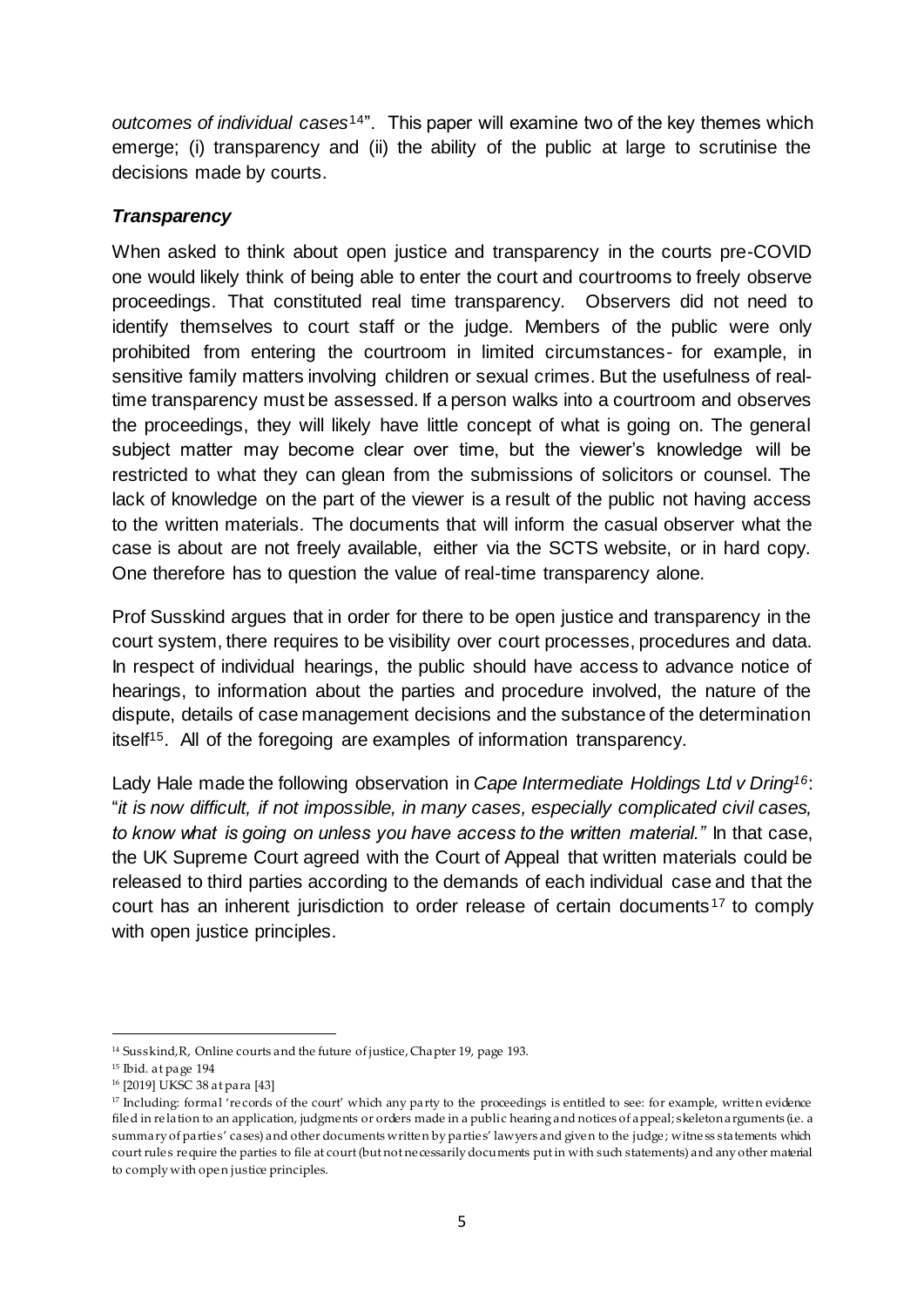It should be noted that the decision in *Cape* comes with the caveat that the person or organisation seeking access is required to explain why he or she requires it and how allowing it would advance the open justice principle.

When physical access to the courts is restricted, for example as a result of lockdown restrictions, the importance of information transparency increases. Although parties can request to be given details to join court hearings, many may be unaware that they are able to do so, or may be prevented from joining as a result of lack of resources, or familiarity with the technology. Magrath comments as follows: "*The problem is not, therefore, being allowed to attend, even when it's a remote hearing. The problem has been finding out about the hearing in order to seek to join it.*18"

So what is the current position in terms of real time and information transparency in the context of procedural hearings and debates? A quick check of the Court of Session Rolls on a Thursday will inform the reader of the cases listed to be heard over the following week. No hearings beyond that timeframe are listed. In terms of the information provided, the rolls show the type of hearing, the court reference, parties' names and the names of the firms representing them. No indication is given of the nature of the dispute, nor the specific issue being addressed at the hearing. None of the papers relative to the hearing are made available. If a member of the public wishes to observe the hearing remotely then they must go to another section of the website, identify the relevant court and then send an email to the court requesting joining details. The media are advised to email at least two working days in advance of a case calling. For those wishing to join via telephone only, the website publishes dial-in details for selected upcoming Court of Session hearings. At the post-hearing stage, no information is published as to the outcome of a procedural hearing or debate unless it involves a matter of principle or a particular point of general public importance. The majority of procedural hearings and debates will not fall into one of those three categories and so their outcome is not made available publicly.

# *Public scrutiny*

In modern-day Scotland, very few members of the public attend court hearings. As observed by Lord Neuberger; "The days of courts regularly being filled to the rafters by interested members of the public, as Dickens depicted during Charles Darnay's trial in A Tale of Two Cities, are long gone<sup>19"</sup>. Therefore, for many members of the public, the only way they will hear or know about the outcome in a certain case will be by reading the newspaper, or online news articles. Accordingly, the role of the media remains crucial, perhaps more than ever, in ensuring public scrutiny and participation in court processes. As the International Bar Association noted at the beginning of the

 $\overline{a}$ <sup>18</sup> Magrath, P, Coronavirus, the courts and case informatio[n, L.L.M.](https://uk.westlaw.com/Document/I6B6E3F50560311EBA675900ECA7D9613/View/FullText.html?originationContext=document&transitionType=DocumentItem&contextData=%28sc.Search%29&comp=wluk) 2020, 20(3), 126-132 at 130.

<sup>19</sup> Lord Neuberger, "Open Justice Unbound?"at 20. Available a[t: http://sro.sussex.ac.uk/id/eprint/67674/1/JWO.pdf](http://sro.sussex.ac.uk/id/eprint/67674/1/JWO.pdf)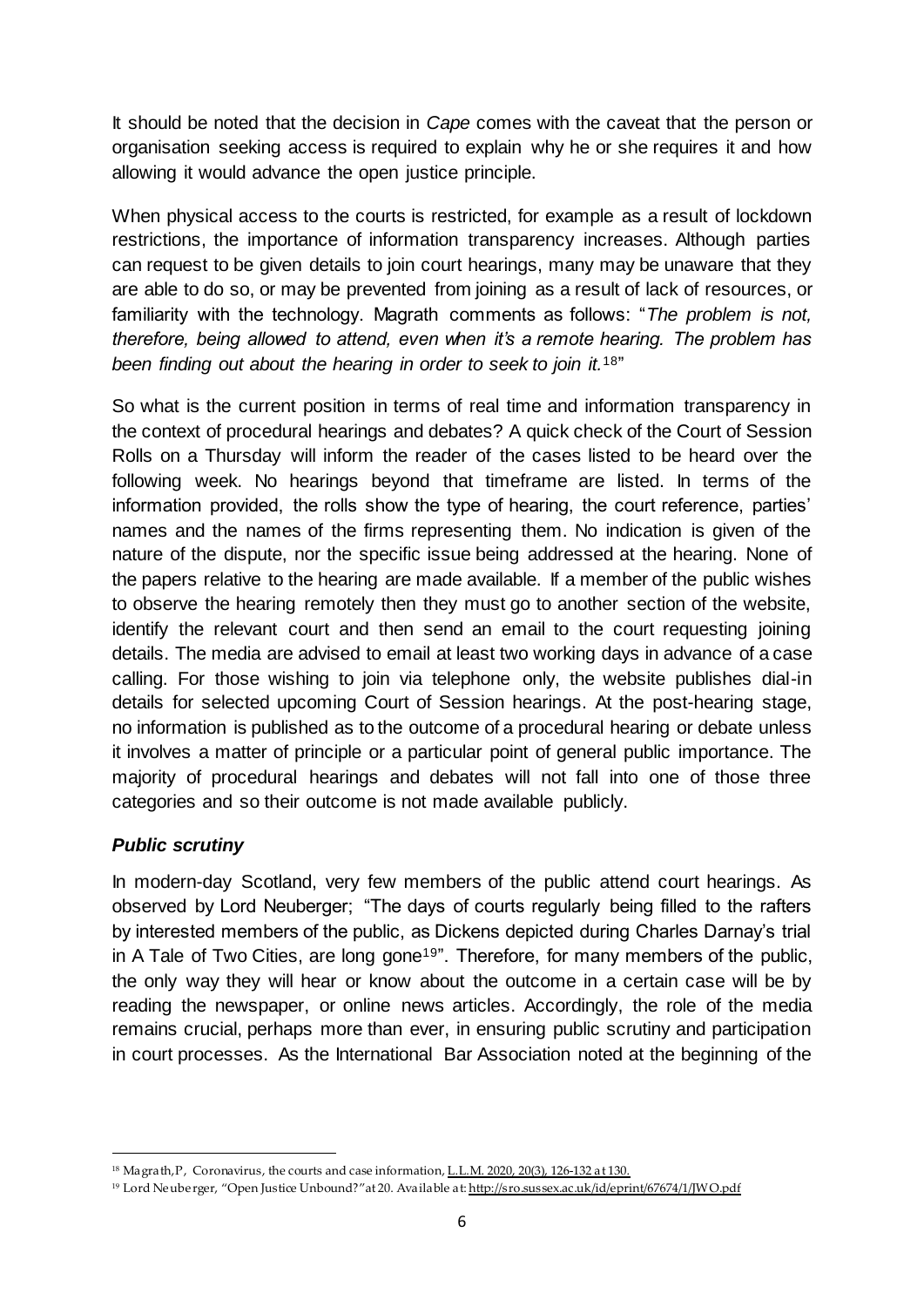pandemic: *"open justice ensures participation of society in justice being done, which is most often tied to the preservation of the free press20".*

It is clear that the media have always played an important part in communicating the outcomes of court cases, so it is perhaps concerning that the reporting of court proceedings is declining. Prof Susskind<sup>21</sup> notes that more than half of England's local newspapers no longer have court reporters. Bosland et al make the following observations on the declining media reporting of cases and open justice:

*"the fragmentation of media markets due to new communication technologies has significantly undermined the mainstream media's traditional capacity - and inclination - to devote resources to reporting the courts. Crucially, this fragmentation has also resulted in fewer resources for the mainstream media to fulfil their traditional role as courts' observer, reporter and defender of the principle of open justice.22."*

It would not be unreasonable to assume that the pandemic has reduced further the reporting of court cases. Even with the advent of the online world and the main means of communication being electronic, the courts were largely resistant to allowing journalists to adopt those systems in their reporting. However, there were some positive developments pre-pandemic. In 2011, for the first time in Scotland, journalists and legal commentators reporting on the sentencing of Tommy Sheridan relative to his conviction for perjury were permitted to send *"live text-based communications*" from court<sup>23</sup>. This step was an important one in modernising court reporting and in supporting court reporters in carrying out their role in this age of electronic communications. At present, journalists registered with SCTS may use such communications without the prior permission of the court, and under certain conditions<sup>24</sup>

At the outset of the pandemic, journalists and court reporters were (rightly) concerned with the difficulties that closing the courts would pose in terms of open justice. One noted: "*we are all very concerned that open justice does not fall by the wayside in the intense and necessary rush to keep as many people as possible out of the courts* <sup>25</sup>". However, the introduction of remote hearings should have allayed some of those concerns, as that allowed proceedings to be broadcast to the public by video or audio. The development was welcomed by the media<sup>26</sup> whose journalists may be hopeful that the remote viewing of proceedings will continue post-pandemic. That capability

[c8c38027e803#:~:text=The%20Act%20includes%20provisions%20to,participants%20to%20attend%20in%20person](https://www.ibanet.org/Document/Default.aspx?DocumentUid=0f6849c8-42d0-499b-8204-c8c38027e803#:~:text=The%20Act%20includes%20provisions%20to,participants%20to%20attend%20in%20person) <sup>21</sup> Susskind,R, "Online courts and the future of justice", Chapter 19, at page 200.

 $\overline{a}$ <sup>20</sup> International Bar Association, Open justice and remote court hearings under the UK's Coronavirus Act. Available at: [https://www.ibanet.org/Document/Default.aspx?DocumentUid=0f6849c8-42d0-499b-8204-](https://www.ibanet.org/Document/Default.aspx?DocumentUid=0f6849c8-42d0-499b-8204-c8c38027e803#:~:text=The%20Act%20includes%20provisions%20to,participants%20to%20attend%20in%20person)

<sup>&</sup>lt;sup>22</sup> Borland. J and Townend,J, Open justice, transparency and the media: representing the public interest in the physical and virtual courtroom Comms. L. 2018, 23(4), 183-202 at

<sup>23</sup> <https://www.bbc.co.uk/news/uk-scotland-glasgow-west-12284396>

<sup>24</sup> https://www.scotcourts.gov.uk/docs/default-source/aboutscs/contact-us/media-guide-13-10-2015-website -version

<sup>25</sup> <https://www.pressgazette.co.uk/journalists-praise-courts-for-open-justice-via-video-link-during-coronavirus-crisis/>

<sup>26</sup> Ibid.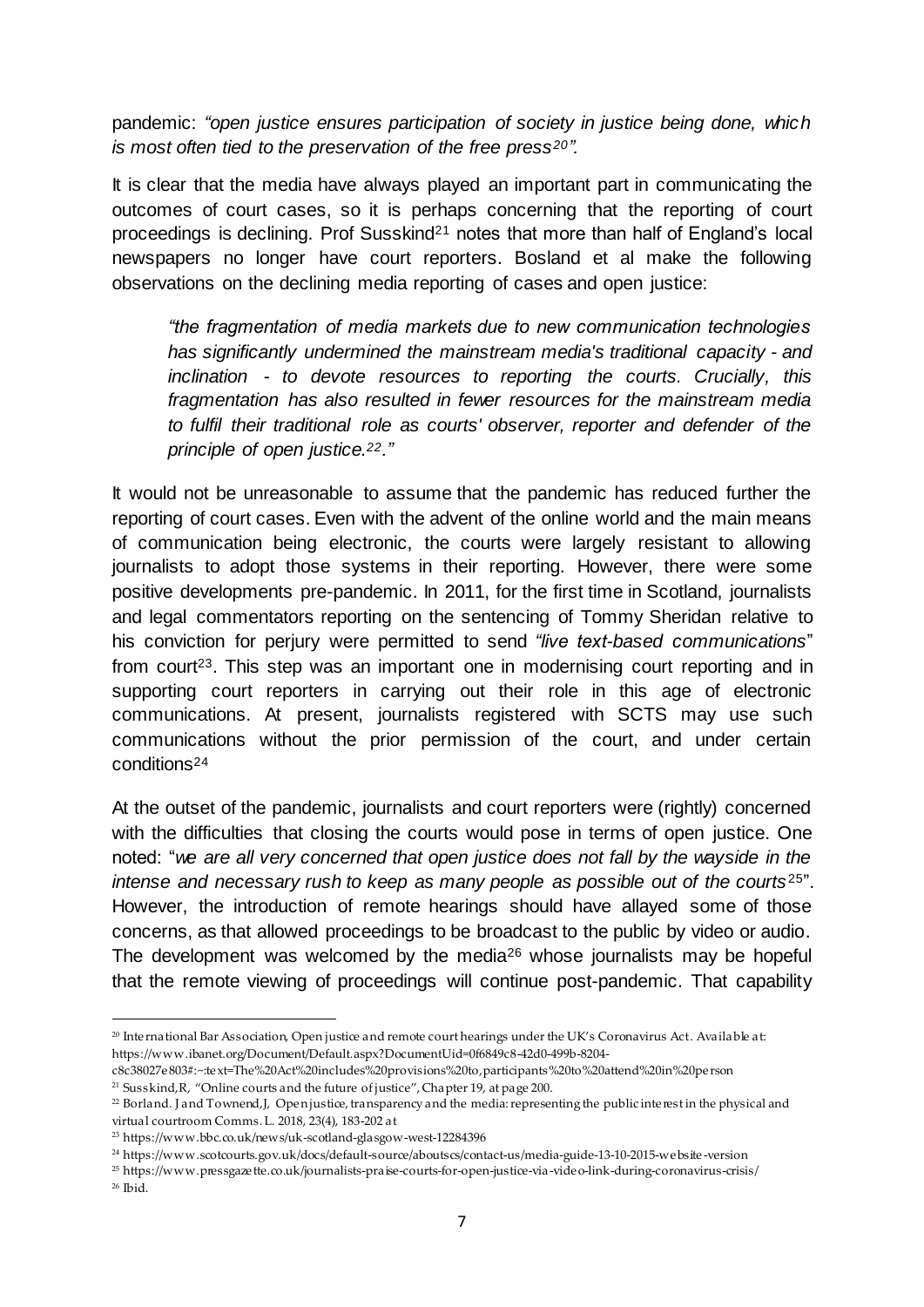would result in significant cost-savings as journalists would no longer require to travel to courts and spend time waiting there which could otherwise be spent working on other matters.

# *Access for all*

To be successful, the remote hearings must take account of the requirements of all sectors of society. Those who are not computer-literate, or indeed, do not have access to the relevant electronic equipment to allow them to participate in a remote hearing will require to be accommodated in the post-pandemic landscape. Although many of us are now *au fait* with video calls, there will remain a proportion of court users who are not and their ability to access justice cannot be curtailed as a consequence of that. Similarly, special consideration will require to be given, on a case-by-case basis, as to whether cases involving party litigants are suitable for determination by way of remote hearing or lodging of documents in electronic form, which many such litigants find challenging. Hearings conducted via video call may not be suitable for vulnerable persons and those with physical or learning disabilities or visual impairments. This was recognised by the Equality and Human Rights Commission at the onset of the pandemic in its interim report on video hearings and their impact on effective participation, entitled "*Inclusive justice: a system designed for all*" <sup>27</sup>. Although in the context of the criminal justice system, the report emphasises that the use of remote technology has additional implications for persons with a learning disability. Its recommendations include ensuring that all frontline professionals, including judges, give greater consideration to identifying people for whom video hearings would be unsuitable. The use of registered intermediaries to provide remote communications support for defendants (accused) in video hearings is also recommended, and the report suggests that consideration be given to using such registered intermediaries to provide support to any participant with learning disabilities.

The concerns voiced by the EHRC were encapsulated by the Court of Appeal in *S (Vulnerable Parent: Intermediary), Re*28. This concerned care proceedings where an application by a parent with a learning disability for the appointment of an intermediary had been refused. It addressed the position of vulnerable individuals taking part in remote or semi-remote ('hybrid') hearings. Jackson LJ noted the following:

*"The hearing will involve quite complex information being considered through more than one medium of communication. Professionals who are having to adapt to these demands have the advantage of repeated exposure to a range of possible formats. Lay parties do not generally have that advantage, but it is to their needs that the court must adapt. Where a party or a witness has a learning disability, the adaptation needs to be sufficient to ensure that they are* 

<sup>27</sup> Available at:

[https://www.equalityhumanrights.com/sites/default/files/inclusive\\_justice\\_a\\_system\\_designed\\_for\\_all\\_interim\\_report\\_0.pdf](https://www.equalityhumanrights.com/sites/default/files/inclusive_justice_a_system_designed_for_all_interim_report_0.pdf) <sup>28</sup> [2020] EWCA Civ 763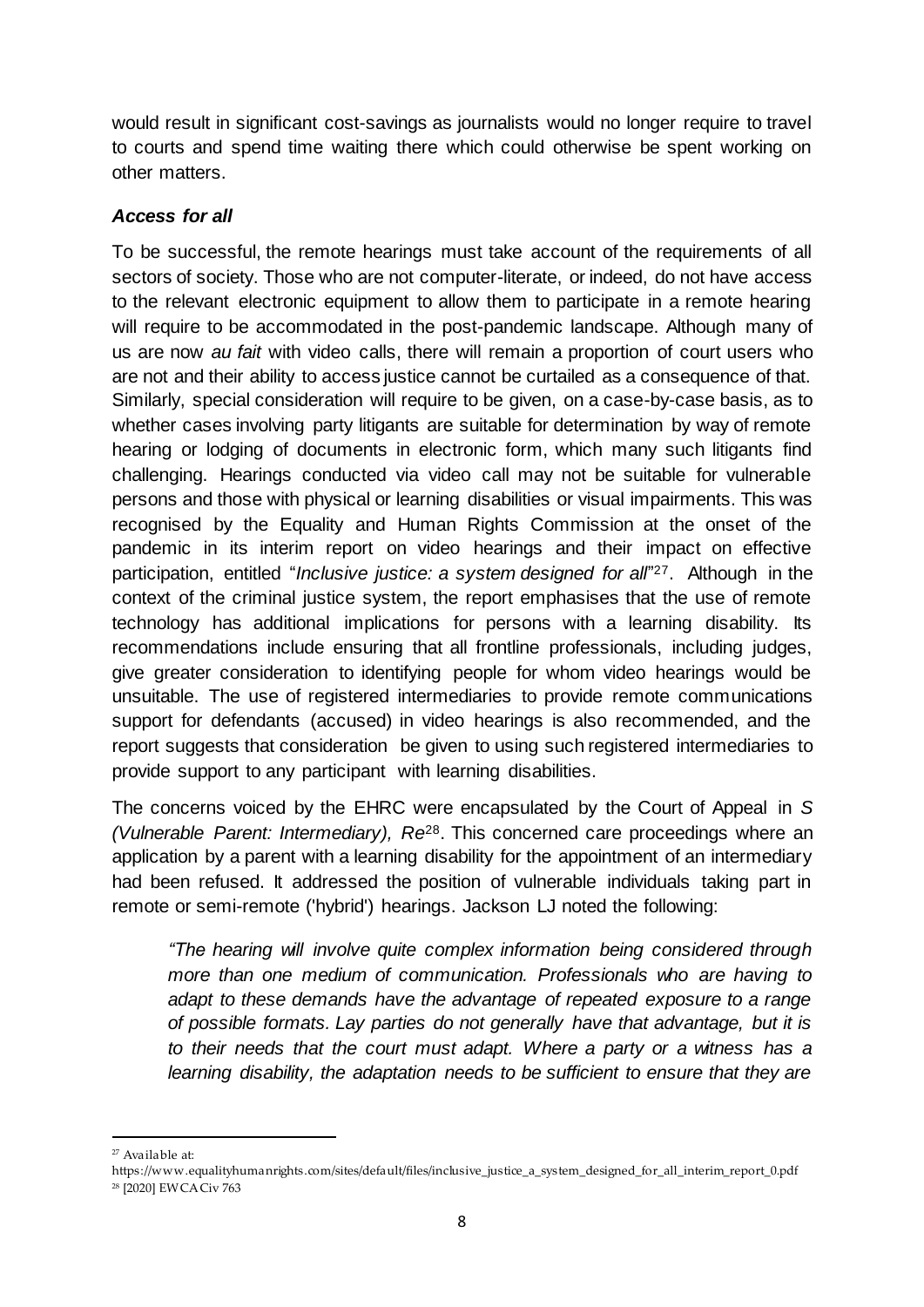*genuinely able to participate effectively in the hearing, both in and out of the witness box29".* 

# *Conclusion on Open Justice*

It is suggested that the changes implemented thus far should remain in place in terms of remote viewing of hearings. Consideration will require to be given as to how that can be executed on a when return to physical hearings. It is clear that allowing the media and the public to continue to view hearings remotely would be in the interests of open justice.

It is also clear that if virtual hearings are to continue in the post-COVID era, further steps will require to be taken to ensure open justice in the context of information transparency. Indeed, even in the context of physical hearings the following suggestions may serve to increase such transparency. Ahead of debates, parties' notes of argument, the authorities relied upon and a summary of the factual circumstances could be published. Following the hearing, a summary of the decision could be published; if there is a written decision then that could be made available (unless already published as an Opinion). Publication of the interlocutors would provide a timeline of procedural developments. For procedural hearings, a one-line summary of the nature of the hearing and the outcome could be published. This would allow the public to understand what the case is really about. It would also have the benefit of allowing more efficient and accurate media reporting.

It could be that we see a move towards greater information transparency alongside the real-time transparency of physical courtrooms when these are again open to the public. There is no straightforward answer to the question of how best to balance the concepts of real time transparency and information transparency. The publication of material online and the recording of proceedings would require significant resources and may not be practicable to implement in a short space of time. The approach adopted by the UK Supreme Court might be one to which the Court of Session could aspire. It is, however, accepted that the publication of material and the live streaming of proceedings would not be appropriate or practicable for every hearing. There could be security and privacy implications. Townend notes that proper impact and risk assessments<sup>30</sup> will be vital if remote hearings are to remain. That seems sensible.

While on one view it could be said that remote hearings will improve access to justice, such a proposition is open to challenge. The suitability of remote hearings going forward should be considered having regard to the interests of all members of society. Further, the continuing benefits and risks of virtual hearings, combined with the potential for greater information transparency, should be scrutinised in detail once the urgency imposed by the pandemic has passed.

 $\overline{a}$ <sup>29</sup> Ibid. at paragraph 26.

<sup>30</sup> https://inforrm.org/2020/03/24/covid-19-the [-uks-coronavirus-bill-and-emergency-remote-court-hearings-what-does-it-mean](https://inforrm.org/2020/03/24/covid-19-the-uks-coronavirus-bill-and-emergency-remote-court-hearings-what-does-it-mean-for-open-justice-judith-townend/)[for-open-justice-judith-townend/](https://inforrm.org/2020/03/24/covid-19-the-uks-coronavirus-bill-and-emergency-remote-court-hearings-what-does-it-mean-for-open-justice-judith-townend/)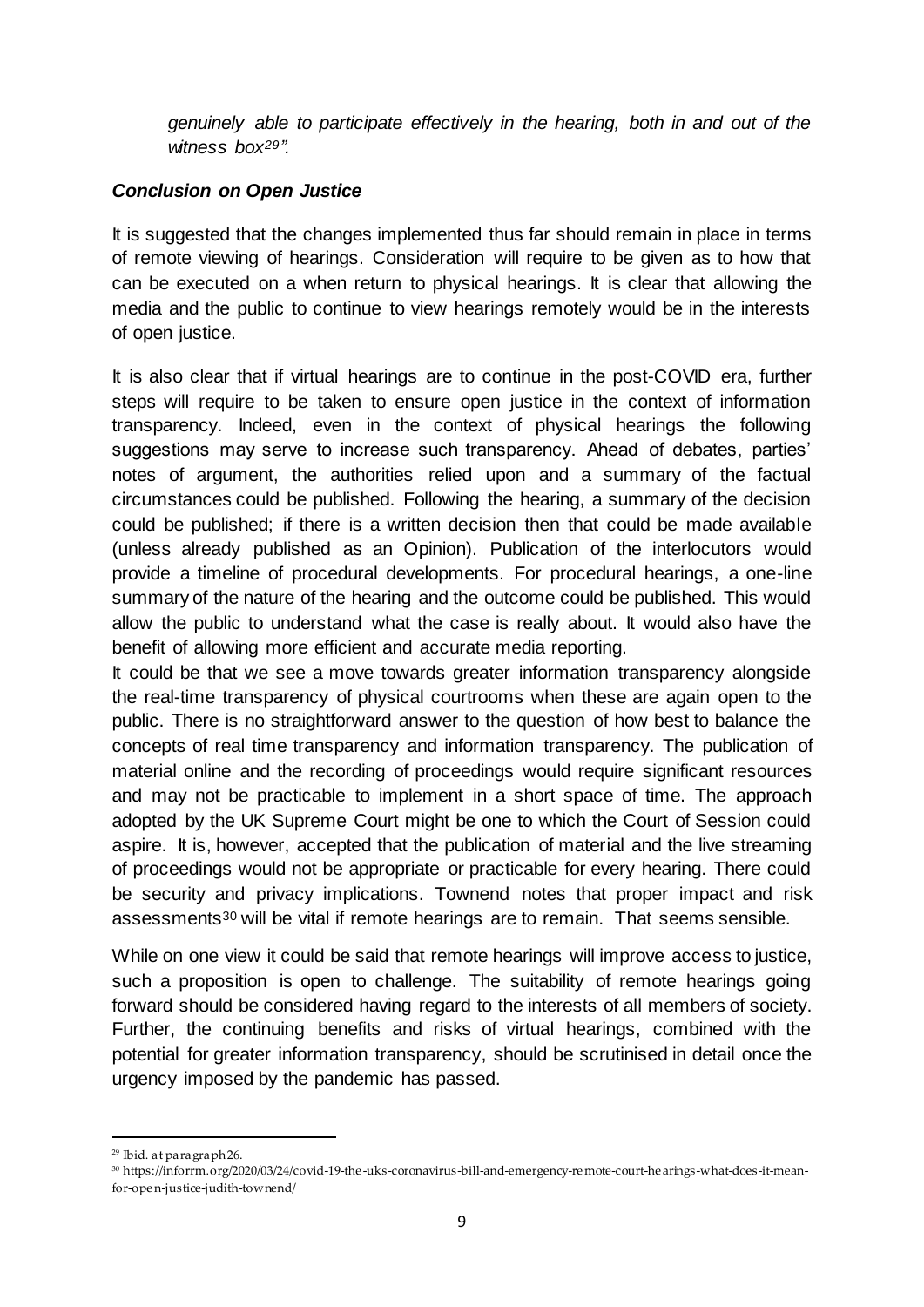### **Oral Advocacy**

1

In Scotland, oral argument is a fundamental aspect of the resolution of civil disputes. Since the nineteenth century reforms of the Court of Session Act 1815 and Court of Session Act 1825 (as amended) the emphasis has tended to be on oral argument rather than written pleadings. That the means by which cases are progressed and usually disposed of is by a 'hearing' underscores the importance placed on the verbalisation of arguments31. Although reforms in the 1990s signified a shift towards fair notice- and therefore more comprehensive written cases and arguments - oral advocacy remains a critical element of the success or demise of a case. As well as being historically important, oral advocacy plays an important part in the context of open justice, which has been examined above. The pleadings and written arguments are seldom available to the public and so oral submissions tend to be the only means for the public and the media to hear about the issues in dispute. Similarly, oral argument is the only public aspect of a court's decision making process prior to the announcement of the decision itself. Also, it plays an important part in development of the judge's reasoning: written argument is dictated and wholly controlled by the parties, while oral argument is shaped by engagement and enquiries from the bench. So, any change to the way in which oral advocacy is conducted must be very carefully considered. As put by one commentator, albeit in relation to the US Supreme Court: *"any change in the form and function of oral argument in response to the coronavirus pandemic has broad institutional significance32".*

It is now clear that the discourse which usually occurs between lawyer and judge in a physical hearing is difficult to reproduce in a remote hearing. That is not to say that the standard of advocacy has been poorer. It is that the impact of what is being said can be lost in a virtual hearing. The natural ebb and flow is missing. The usual conversational cues are gone. There is little in the way of body-language. Advocates might find it difficult to gauge the reactions of a judge because they are only visible in miniature. Eye contact, one of the best ways of gauging whether a judge 'is with you', may be lost. One can no longer rely upon that fundamental rule of pausing when the judge's pen is moving or while she types. Conversational back-and-forth between judge and lawyer is difficult to sustain as only one person can speak at a time. One has to - by way of a longer than usual pause- wait until confident that the speaker has stopped before asking a question. One speaker may be on mute by mistake; and will have to repeat their point; sometimes a party will drop out mid-submission. The court will require to adjourn and reconvene. In short, the urgency and riposte of oral argument hitherto present in the psychical courtroom is largely lost.

<sup>31</sup> Stair Memorial Encyclopaedia, Civil Procedure (Reissue), 1. Introduction > (2) Historical And Comparative Context >7. The reform of civil procedure after 1800

<sup>32</sup> Jacobi, Tonja and Johnson, Timothy R. and Ringsmuth, Eve and Sag, Matthew, Oral Argument in the Time of COVID: The Chief Plays Calvinball (January 4, 2021). Southern California Interdisciplinary Law Journal, (2021) at 13, Available at SSRN: <https://ssrn.com/abstract=3678316> or [http://dx.doi.org/10.2139/ssrn.3678316](https://dx.doi.org/10.2139/ssrn.3678316)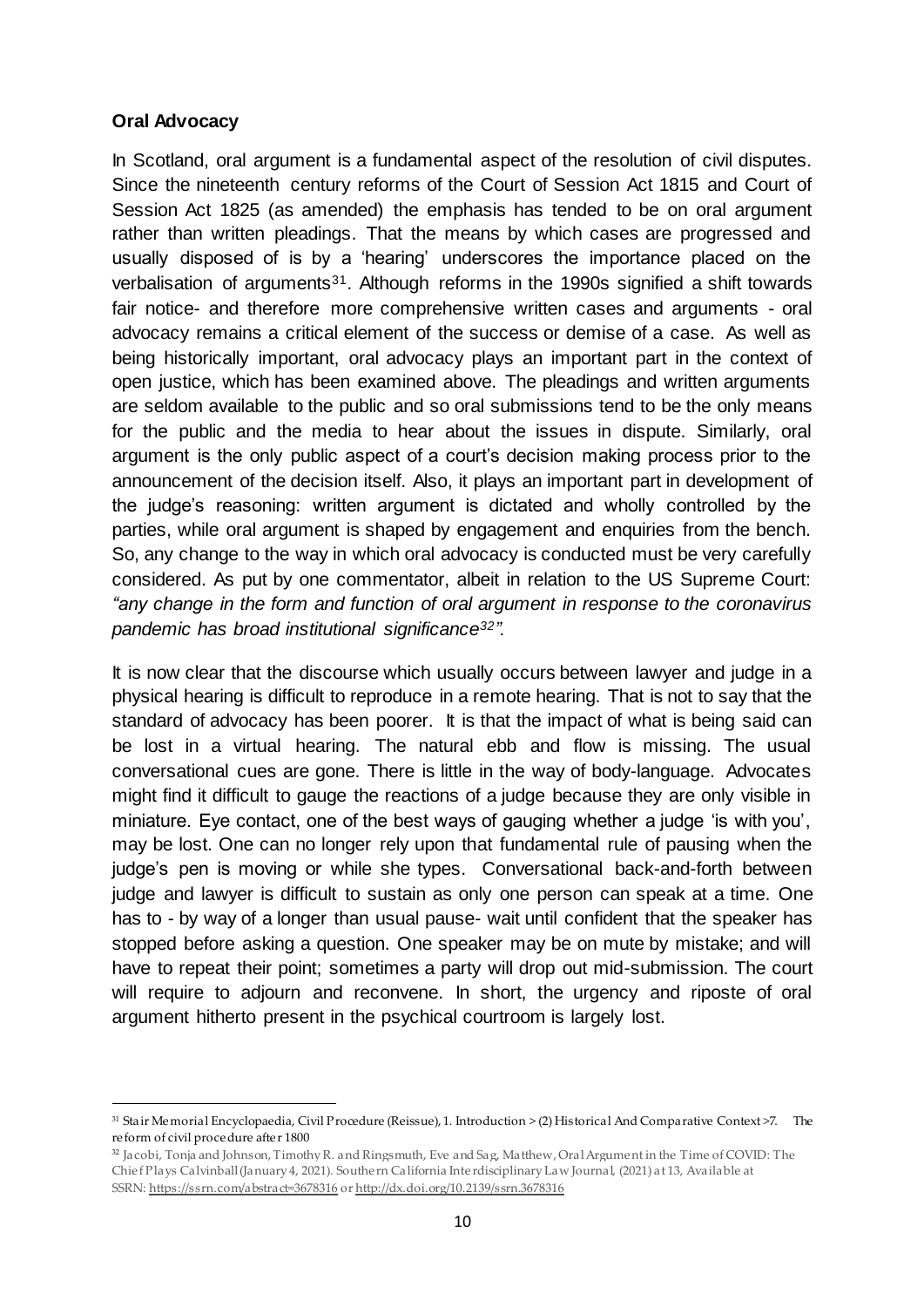The informal setting of a remote hearing may also adversely impact on the delivery of verbal arguments. Lawyers and judges are no longer in the austere setting of the courtroom and the usual cues signalling the parts to be played by various individuals are absent .Lawyers may lose the self-assurance that being physically in a courtroom inspires when delivering oral argument from home. One might be tempted to use causal language or mannerisms which would not be appropriate in the courtroom. Lawyers may even feel that they do not perform as well being seated, rather than 'on their feet'.

The hearing is viewed as a prime opportunity for parties' representatives to persuade the court one way or another. When appearing in court, lawyers' energies are focused in an entirely different way to, say, preparing written pleadings. Their best techniques and turns of phrase will be deployed, along with the careful elucidation of points of law and authorities. In short, all the stops are pulled out. It may be difficult to capture effectively that same concentration of energy in written submissions.

The value of witnessing good oral advocacy in person is also not to be underestimated. Many of us will have learned from seeing other lawyers making submissions in court. Therefore, the question of whether the limits placed on oral advocacy by virtual courts will impoverish the development opportunities for younger members of the profession requires to be addressed

Of course there are a number of positive developments emerging from the use of virtual hearings. We have seen more carefully crafted and comprehensive written submissions lodged in advance of hearings. Those, in turn, are then used as the basis for succinct oral argument, with the lawyer focussing only on the parts of their written work which merit expansion or highlighting. There has been more effective signposting of the issues in the written argument which leads to better-structured oral submissions.

It seems clear that there is a willingness and indeed, a desire, on the part of litigators to return to in person courtroom advocacy. It is undeniable that engagement between bench and lawyer in a face-to-face setting is superior to that in a face-to-screen setting. I suggest it is also self-evident that appearing before a judge to make oral submissions plays a vital role in the development of lawyers. But physical hearings will not always be practicable and it may well be the case that remote hearings will continue to be a feature in our post-pandemic lives. So what lessons are to be taken from the past year or so? First, parties should continue to craft their written submissions with as much care as they have for remote hearings- they will be the judge's first impression of the case and so carefully structured written work will always be welcomed.

As noted above, procedural hearings can dictate the future course of a case. Accordingly, oral advocacy at those hearings is just as important as in evidential or substantive hearings. Parties should prepare fully in advance of the hearing. Attention should be paid to the terms of the interlocutor fixing the hearing (if there is one). Does the judge wish to be addressed on a specific issue? If so, those appearing should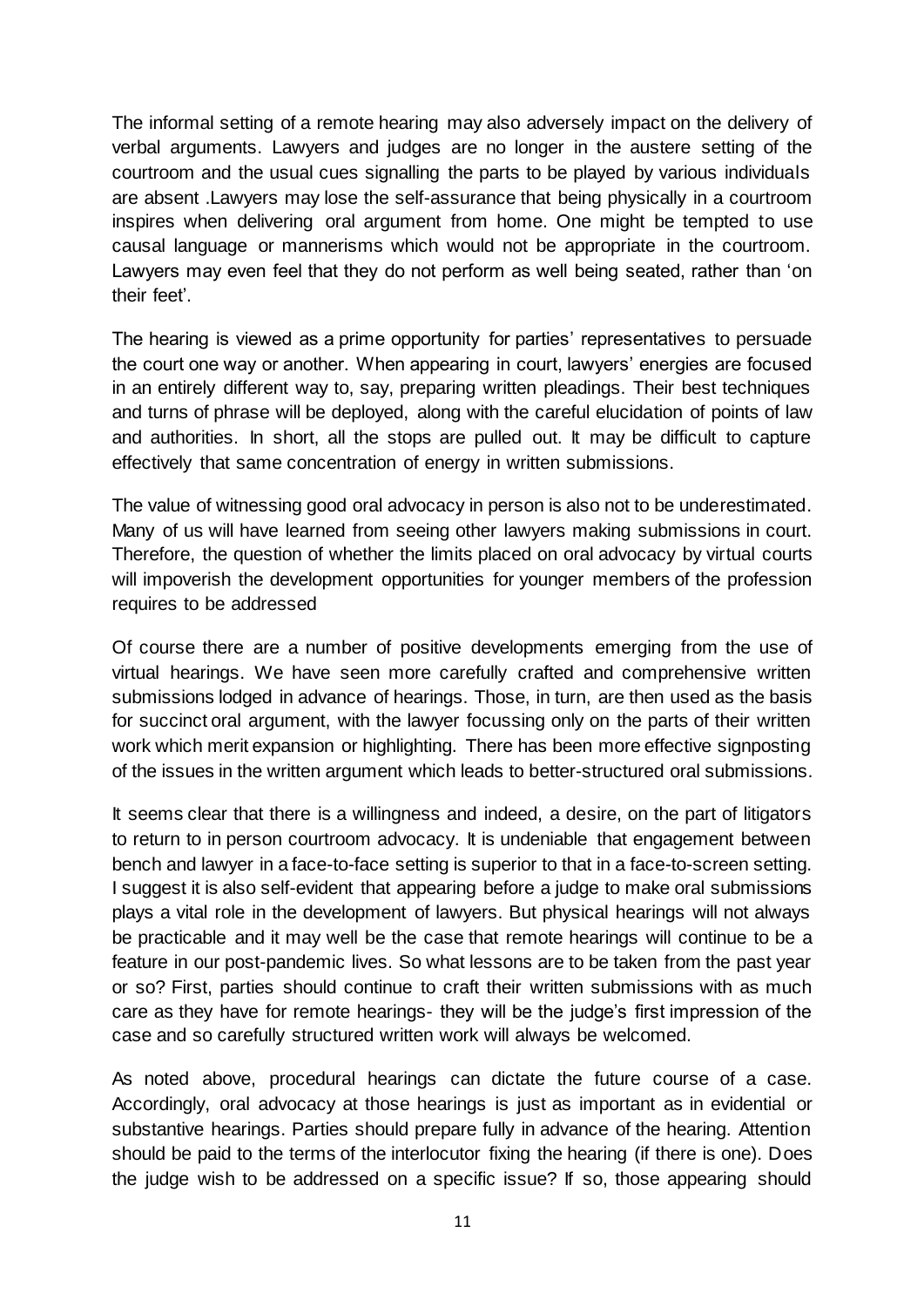ensure that sufficient thought is given in advance of the hearing as to how the issue might be addressed. The taking of instructions during a remote hearing is likely to cause disruption and delay.

In family actions hearings in particular, many substantive issues such as interim aliment or section 11 orders are addressed at an early stage of proceedings. If a contentious application is being made at the virtual bar during a remote procedural hearing, parties should ensure that the judge has as much information as possible, in order to assist his or her decision making.

# **The virtual courtroom**

It is challenging to replicate the physical courtroom via a Webex link. Before identifying some specific issues arising, it is useful first to consider the pre-pandemic court experience. In chronological order, for many, the journey to court is just as important as attending court itself. The hearing could have been a long time coming for some, and the journey to the court building provides time to be spent on considering what is to come, as acknowledged by Rossner *et a<sup>p3</sup>* : "An important element of the court *experience involves the journey from home (or detention) through the court building and into the courtroom. This journey also needs reimagining for a virtual space*".

When people are simply going from one room in their home to another (or indeed, staying in the same room), then the build-up and the anticipation of attending a physical courtroom is lost. That is not to say that one should be anxious awaiting a hearing. But arguably something is lost in not requiring to travel to a physical court. That journey carries a certain significance. The physical act of walking into a court building- passing through security, seeing solicitors, counsel and court staff, all lend themselves to the formality and seriousness of court. The culmination of a litigant's 'day in court' is physical attendance in a courtroom. So is the gravitas of that day replicated in remote hearings, and what challenges are faced in attempting to do so? Lord Pentland will examine the effect of remote hearings on the authority and legitimacy of the court and this paper will summarise the challenges involved in securing the full participation of parties in remote hearings, and discuss whether a departure from the physical courtroom results in the loss of 'humanness'.

Parties and their representatives may face additional distractions when working remotely. Connectivity issues may prevent participation completely. Further, court participants might choose to ignore rules and protocols, and behave disruptively or impolitely towards authority figures such as the judge and clerks. Judges have commented that it is harder via video to manage parties' reactions and have indicated that parties were more likely to talk over one another in a video hearing as a result of the lack of physical cues around speaking order. One English judge commented that

 $\overline{a}$ <sup>33</sup> Rossner, M, , Tait, D, and McCurdy, M, Justice reimagined: challenges and opportunities with implementing virtual courts, Current Issues in Criminal Justice, 2021 DOI: 10.1080/10345329.2020.1859968 at 11 . Available at: <https://doi.org/10.1080/10345329.2020.1859968>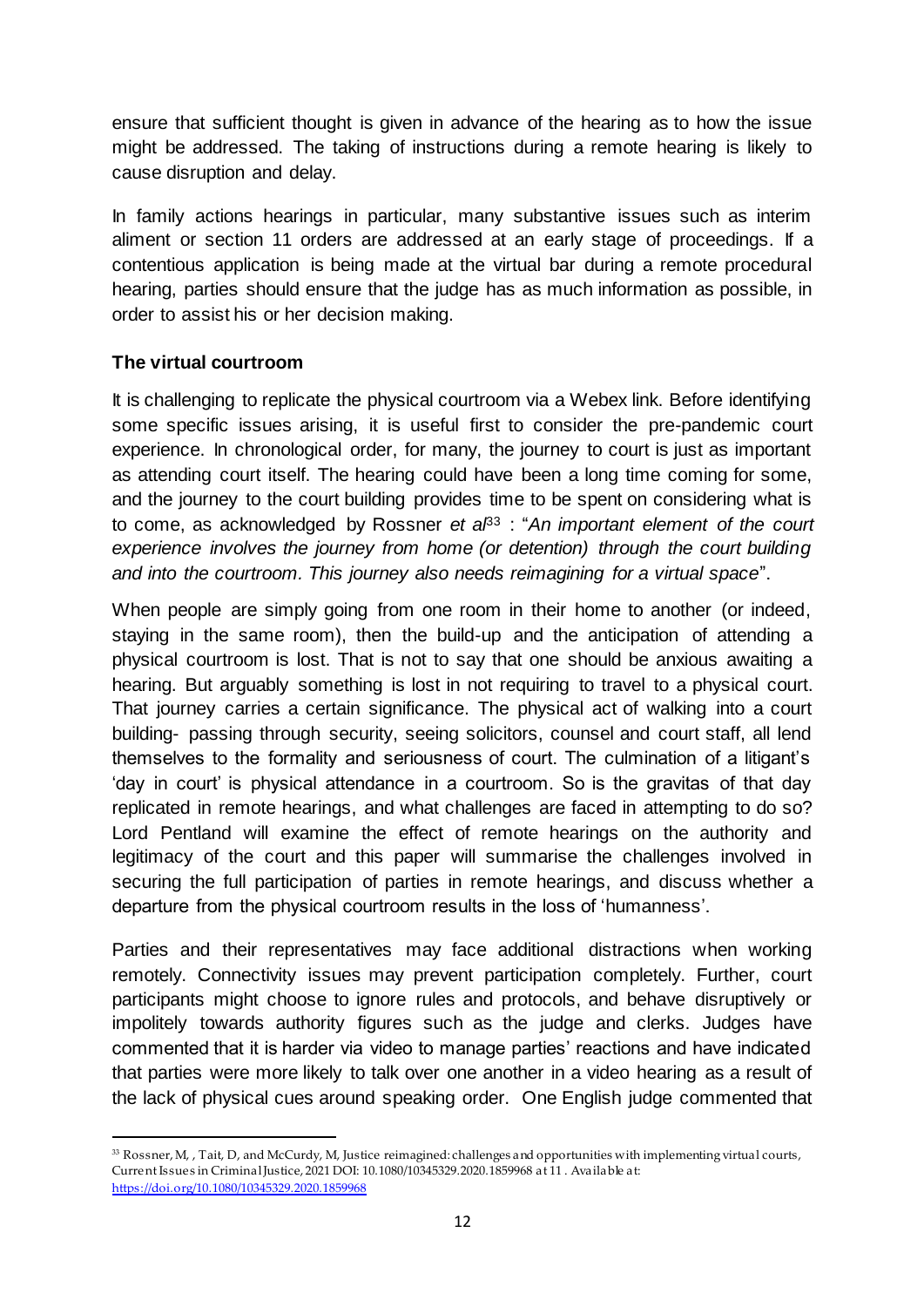litigants are more likely to go off on a tangent and it was more difficult to get them on track during a video hearing compared to a physical hearing34. There have been instances where participants have displayed less inhibited behaviour when participating in remote proceedings. That might be due to the perceived informality of remote hearings. Parties are using the same screens and devices that they use to interact with friends, family and social media, to engage with the court.

The physical courtroom can also send an important message to those involved in proceedings. The public nature of the physical courtroom and the emotions it stirs should not be underestimated. Quite often, attending court to have a matter resolved can bring to an end months or years of turmoil or anxiety for those involved. To attend a physical place for that resolution is a form of catharsis. People have travelled and gathered in one place in order to devote their time and attention to reaching a resolution. People are listened to and looked in the eye by solicitors, counsel and judges. They are given the time and physical space to be heard and that can contribute to the sense of justice being done. All of this culminates in securing parties' engagement and willingness to reach a resolution.

Linked to this is the human element of the physical court room, the loss of which can have a detrimental effect on those engaging in the court process. Lederer<sup>35</sup> provides a helpful commentary on courtrooms and trials as carrying an element of 'humanness':

*"Courts are pre-eminently human creations. People view the courts as places in which justice is administered by the people's agents…………….the ultimate threat to the judicial system from technology-augmented litigation is loss of humanity. Traditional litigation places the lawyer at the focus of the factfinder's attention."*

Bandes and Felguson write about the 'depersonalisation' of proceedings. For some, the absence of the physical courtroom and the physical presence of decision makers can result in them being unable to process that a life-changing event has occurred. They also provide the following account from a party to a divorce which sums up this concept:

*"My virtual divorce felt dreamlike — weeks later, I sometimes wonder whether it really happened. So much of dreaming feels like you're trying to grab the hem of something that dissipates right in front of you. Videoconferencing has the same effect, inducing an exhausting sense of placelessness. . . . . . . .. . [Despite the procedure's legal efficacy], I still felt like I missed something36."*

<sup>34</sup> Rossner, M., & McCurdy, M. (2020). Video hearings process evaluation (Phase 2). London: Ministry of Justice at 9.4. Available at:

https://assets.publishing.service.gov.uk/government/uploads/system/uploads/attachment\_data/file/905603/HMCTS391\_Video\_ hearings\_process\_evaluation\_\_phase\_2\_\_v2.pdf

<sup>&</sup>lt;sup>35</sup> Lederer, Fredric I., "The Road to the Virtual Courtroom? A Consideration of Today's -- and Tomorrow's -- High Technology Courtrooms" (1999) at 1318 at 835 Available at: https://scholarship.law.wm.edu/facpubs/212

<sup>36</sup> Susan A. Bandes & Neal Feigenson, Virtual Trials: Necessity, Invention, and the Evolution of the Courtroom, 68 Buff. L. Rev. 1275 (2020) at 1318. Available at:https://digitalcommons.law.buffalo.edu/buffalolawreview/vol68/iss5/1/1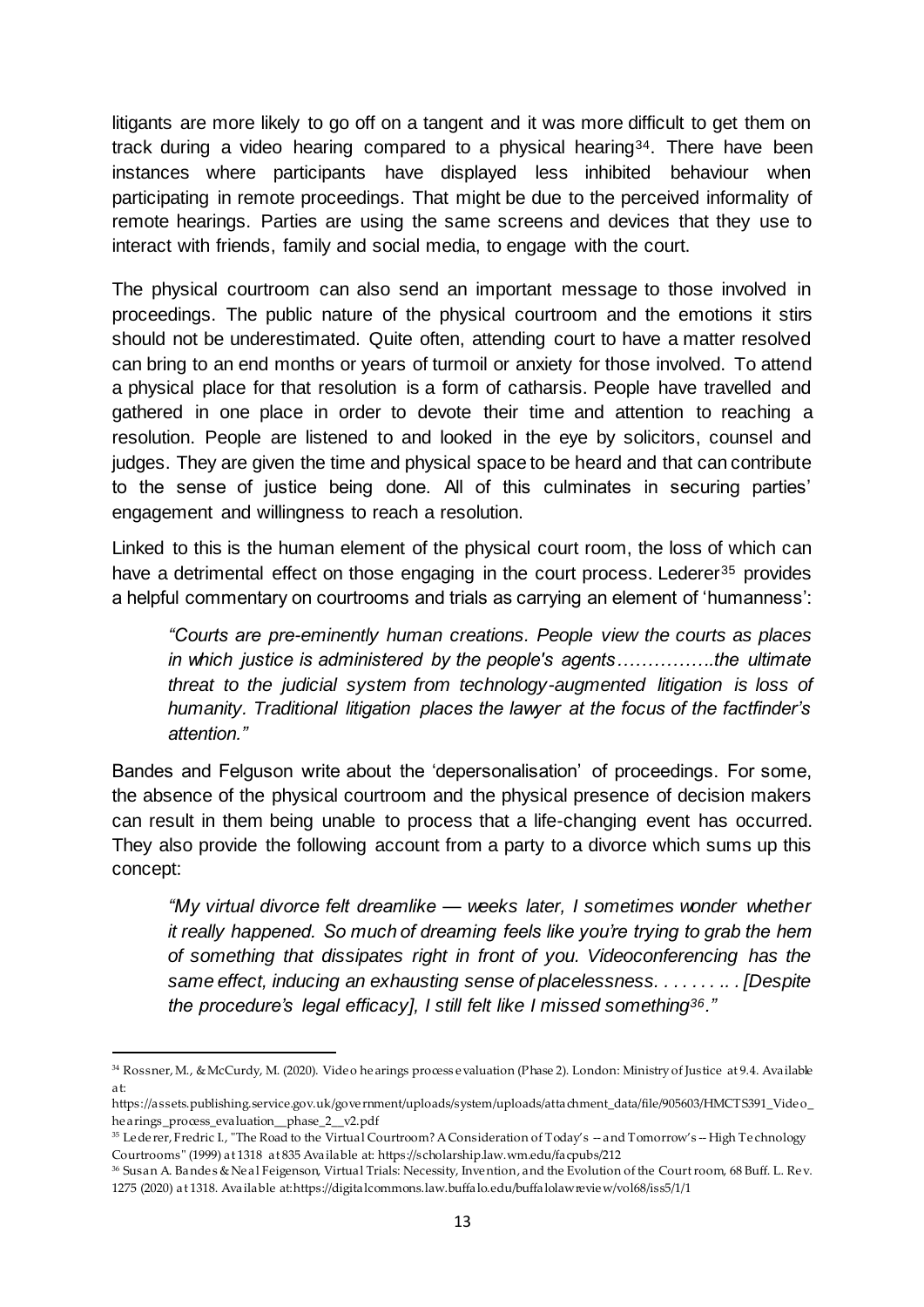Rowden raises a similar point, and refers to the account of a judicial officer who emphasised the importance of litigants coming together in the one place, as a reminder of the ''human condition'' and in conveying that the difficult decisions being made are not undertaken lightly or flippantly. Lederer goes on to pose the following question: "*Could it be that as we improve efficiency we risk minimizing the humanness that has characterized our trials?*37" This is a troubling question and it was one addressed by Andrew Langdon, then Chairman of the Bar in England and Wales, in 2016:

*"The humanity of physical presence is, I suggest, an important component in the delivery of justice….Justice delivered in a physical locality brings satisfaction – as near as that can be achieved, to a community. The community comes together in a physical place, a place of note. Grievances are aired and replied to and the communal process of justice begin. People talk to each other. They react together. They leave together. Sometimes they leave dissatisfied at the outcome, but rarely do they leave with any justifiable sense that all that need to see and hear and react and assimilate did not do so38".* 

Mr Langdon even went as far as to say, "*Justice has a human face, and it's not a face on a screen*". That may be a step too far. Prof Susskind advances a counterargument to the concept that for justice to truly be done, parties must be together in one space. In his view, such notions are representative of the ideal of transcendent justice, preoccupied with identifying a form of perfect justice. He considers that to allow this line of thinking to dominate would "*be to let form triumph over substance. Once again it would be to celebrate the ceremonial vintage Rolls Royce rather than work towards ensuring transport for all*". Burton, in the context of the Social Security Tribunal, presents the argument that the daunting nature of proceedings forms an emotional barrier to participation, and the less intimidating nature of remote hearings is to be welcomed. However it is acknowledged that improved communication may be facilitated by emotional engagement and that face-to-face contact is likely to foster a stronger connection between lawyer and client, or party and judge. Indeed, it was recognised that many legal advisors made a direct instrumental link between emotional engagement and obtaining full client participation39. Burton's research indicates that the greater emotional strength of face-to-face advice in areas such as personal contact, emotional support, empathy, compassion and adviser commitment has an instrumental role in facilitating parties' disclosure and co-operation. By handling their cases sensitively, tribunal members, tribunal staff and external advisers were able to increase the ability of tribunal users to participate in proceedings. In addition,

1

<sup>37</sup> Lederer at 836.

<sup>38</sup> Inaugural address by Andrew Langdon QC Chairman of the Bar 2017 Delivered in Middle Temple Hall, London on 14 December 2016 https://www.barcouncil.org.uk/uploads/assets/21bd42d3-31fc-404e-89a1aed137ed69a9/Incoming-Chairmansinaugural-speech-to-the-Bar-Council.pdf

<sup>39</sup> Burton, M, "Remote hearings in the Social Security Tribunal: should we be worried?" J.S.S.L. 2021, 28(1), 36-53 at 41.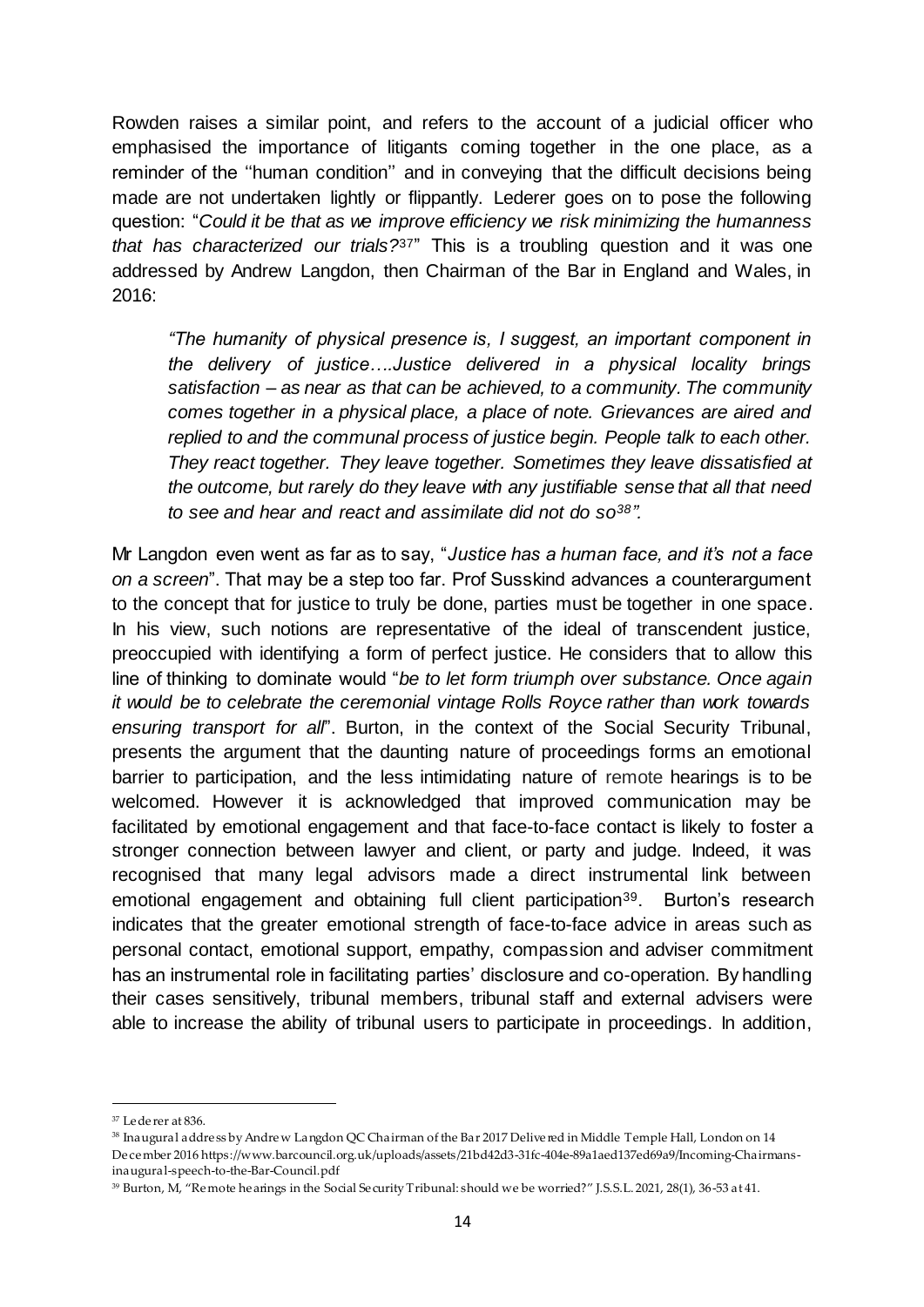establishing trust with parties through personal interactions at court was identified as a way to break down the emotional barrier to participation<sup>40</sup>.

What can we take from this analysis of the virtual courtroom? How can we take steps to improve participation and humanness in a remote setting? It appears that the crux of the matter is reassuring parties that their case does not lose its significance because it is being heard and decided remotely. The decision maker has to demonstrate that she is taking her role just as seriously as they would be in the physical courtroom. Replication of the visual signifiers of authority and legitimacy in a virtual setting may assist with that. Those topics will be addressed further by Lord Pentland. It can also assist if the judge sets out some ground rules for the hearing at the outset and emphasises to all concerned, particularly to lay witnesses, that while the courtroom may be a virtual one, they should regard themselves as confined within it just as they would be in a physical courtroom. This is the approach I have taken in several web ex proofs.

However, serious thought will require to be given to whether the human connection present in the physical court can be replicated. It appears, at least at this stage, that it is not capable of being simulated on a virtual platform and so face-to-face hearings will always be the optimal forum for resolution of matters requiring that element of humanness. This is a view held by Burton, who notes; "*When decisions that fundamentally affect their lives are being taken, participants may need the formality of a physical hearing in order to be reassured that their situation is being taken seriously*41".

# **The welfare and wellbeing of court users**

# *General themes*

The effect of the pandemic and the resultant requirement to work remotely has had a considerable impact on the welfare of each and every one of us. There are of course benefits of working from home and these might improve our work-life balance. But there are also adverse effects. With working from home comes the temptation to work longer hours. We must all be careful not to allow the delineation between our personal lives and working hours to be further dismantled. Longer working hours may also be associated with higher expectations from employers, colleagues or clients.. The working day is no longer confined to usual business hours. This is not something to be accepted unquestioningly. Where the line between our home and working lives has already been blurred, we need to be careful to set boundaries. Although it might be tempting to work on, we should be careful. Longer hours do not necessarily result in a better quality of work or productivity, but they might mean increased stress. A recent survey showed that 45% of lawyers felt that their stress levels were worse now

<sup>1</sup> <sup>40</sup> Ibid.

<sup>41</sup> Burtonat 42.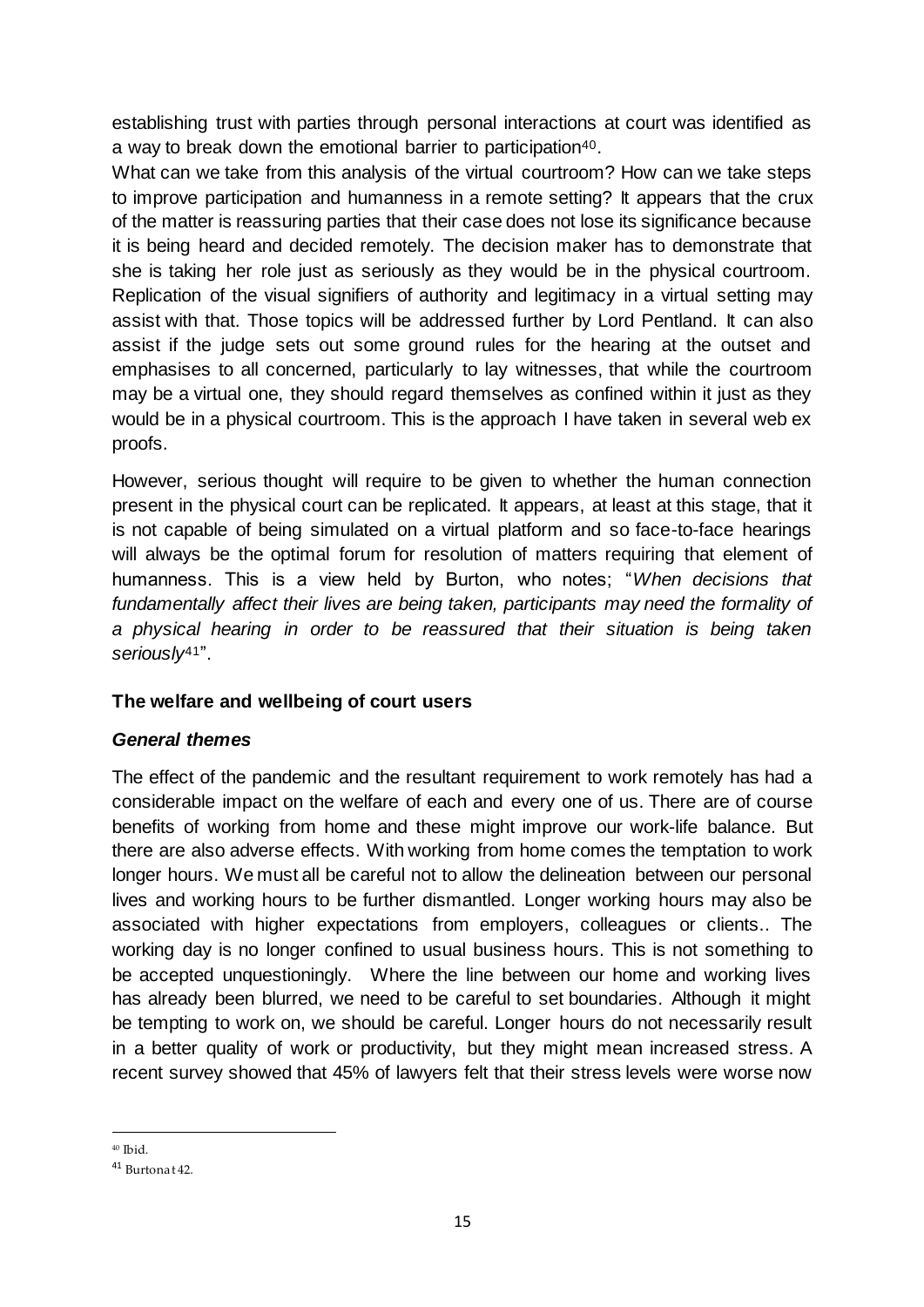than pre-COVID and 43% felt that their morale was worse<sup>42</sup>. As was recently recognised by the Rt Hon Sir Andrew McFarlane, President of the Family Division in England and Wales, it is not for individuals to attempt to resolve the backlog in the work of the courts:

*"The pressure of work in the courts, and the backlog of cases, are matters that concern the system as a whole. They will not be resolved by individuals working beyond reasonable capacity, but by increased resources and strategic, systemwide changes in the way cases are dealt with*43."

Further, the general consensus appears to be that parties find remote hearings more draining than physical hearings. Studies suggest that increased tiredness, in part, might come from the 'extra layer' of video hearings; one has to keep one eye on being able to hear and see people, on focusing on whether they are muted or not and on hoping that their connection does not drop out, whereas in a physical courtroom people naturally interact and factors such as internet connectivity do not disturb the flow of submissions. As one judge put it, "*dealing remotely you always feel like there is a bit of delay, there is a verbal dance trying to wait for one another, it becomes more disjointed44*". Low morale on behalf of practitioners and judges has been reported, with one judge stating: "*My morale as a judge is lower. I didn't sign up to this job because I wanted to spend all day, every day on the phone and in front of a computer screen; quite the reverse. The job is always rather a lonely one—more so than ever now45*".

Notwithstanding the challenges of virtual hearings there are understandable concerns around the physical dangers of returning to in-person hearings. A recent study of the bar in England showed that 84% of barristers had safety concerns relative to physical appearances in court, with concerns raised about sanitation, ventilation and enforcement of safety measures<sup>46</sup>.

So how does this tie into procedural hearings and debates? It is not unusual for parties to reach an agreement relative to, say, an opposed motion, on the morning of the hearing, or the evening before. This puts pressure on people to work outside of normal working hours. The expectation is that the party making the motion will read the email and will not turn up to court the next day. It is expected that the clerk will read the email early on the morning of the hearing, with enough time to forewarn the judge that the matter will not require to call. In the context of debates, it is not unusual to have

<sup>42</sup> Bellwether Report 2020: COVID-19: The next chapter. Available at: https://www.lexisnexis.co.uk/pdf/The-Bellwether-Report-Covid-19-and-the -Legal-Industry-Part-2\_compressed.pdf

<sup>43</sup> The Family Court and COVID 19. The Road Ahead 2021. Available at:

<https://www.judiciary.uk/wpcontent/uploads/2021/01/Road-Ahead-2021.pdf>

<sup>44</sup> Rossner& McCurdy at 9.4.

<sup>45</sup> Nuffield Family Justice Observatory-Remote hearings in the family justice system: a rapid consultation. Available at : [https://www.nuffieldfjo.org.uk/app/nuffield/filesmodule/local/documents/nfjo\\_remote\\_hearings\\_20200507-2-.pdf](https://www.nuffieldfjo.org.uk/app/nuffield/filesmodule/local/documents/nfjo_remote_hearings_20200507-2-.pdf)

<sup>46</sup>Available at: [https://www.barcouncil.org.uk/uploads/assets/f9c5bf66-98f1-429d-ad7b94046e1f5213/f343f7f3-cf5f-44d9-](https://www.barcouncil.org.uk/uploads/assets/f9c5bf66-98f1-429d-ad7b94046e1f5213/f343f7f3-cf5f-44d9-8dda60d82a97e517/Bar-Survey-Summary-Findings-December-2020.pdf) [8dda60d82a97e517/Bar-Survey-Summary-Findings-December-2020.pdf](https://www.barcouncil.org.uk/uploads/assets/f9c5bf66-98f1-429d-ad7b94046e1f5213/f343f7f3-cf5f-44d9-8dda60d82a97e517/Bar-Survey-Summary-Findings-December-2020.pdf)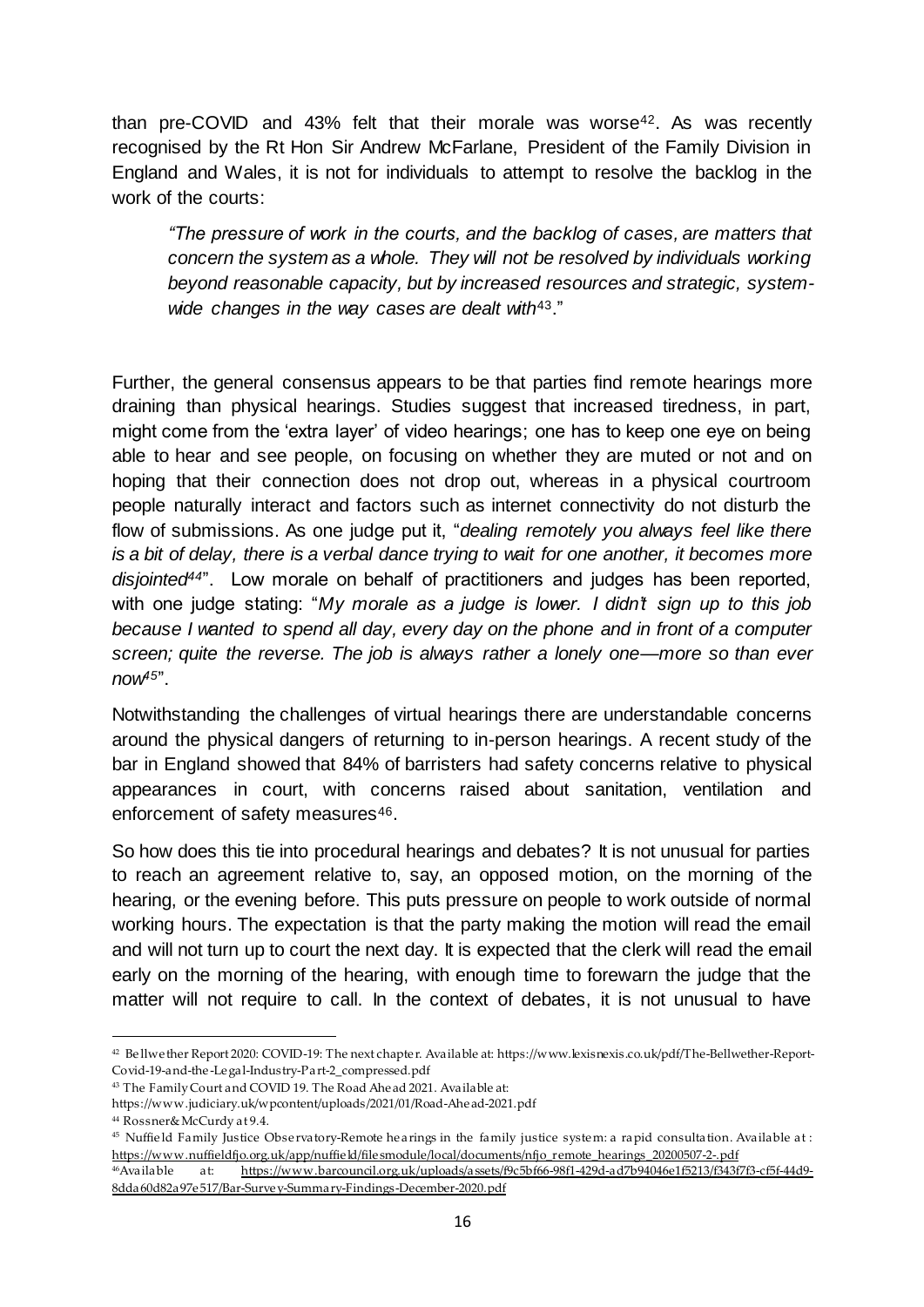additional authorities being emailed to clerks the evening before a hearing with the consequence that the opposing party and judge will require to consider the authorities out of hours. Authorities should be lodged in plenty of time and within normal working hours and efforts should be made to resolve matters within normal working hours where possible. No link between remote working and extended hours should be assumed.

## *The parties*

The impact on the parties is also not to be underestimated. Take the example of a procedural hearing in a family law matter where there has been a history of domestic abuse, and both parties may be required to attend the hearing<sup>47</sup>. One might contend that a virtual hearing would be better, as the abused party will not need to be in the same physical space as her abuser. However, the abused party may feel more vulnerable attending a hearing from home, and it may feel intrusive. The physical court room could represent a place of neutrality, protection and safety. Similarly, on telephone or video calls, the abused and abuser may for a time be the only parties on the line. It is not difficult to understand how that might be intimidating.

The courts deal with issues fundamental to individuals' lives on a daily basis. In the civil context, perhaps the most sensitive of those are family law matters. Taking those decisions remotely, by a judge far away from the parties, could impact adversely on both the parties and the decision makers. A particularly harrowing account from one family law case in April 2020 involved the judge being asked by the mother, a litigant in person: "*Are you going to take my child away from me on an iPad?*48" An English Family Law judge has commented: "*There is nothing fair about a remote hearing which requires you to remove a new-born baby from its mother. Remote hearings do not enable you to show empathy*". A barrister noted: "*I was required to represent a mother who was in hospital having given birth where removal was sought. She had no support and she took part by phone49*". Those sentiments were echoed in the comments of another English family law judge: "*Direct communication in family cases is extremely important: "If I make an order saying a child is going to be placed for adoption, I want to look at its mother in the eye and tell her my decision and explain why and I want to take the consequences. If she wants to rant at me that's what the job is about and [an] element of that is lost … So I would feel quite negative [about video hearings] because of enhanced difficulty in decision … it becomes not like a court, [I] feel distanced and*  not part of it<sup>50</sup>".

It is clear that the continued use of virtual hearings in certain categories of cases will have an impact on the welfare of all involved. It may be suggested that in those cases the benefits to be derived from a remote hearing will be outweighed by the drawbacks.

<sup>&</sup>lt;sup>47</sup> More examples can be found a[t: https://www.judiciary.uk/wp-content/uploads/2020/05/nfjo\\_remote\\_hearings\\_final.pdf](https://www.judiciary.uk/wp-content/uploads/2020/05/nfjo_remote_hearings_final.pdf)

<sup>48</sup> Magrath at 127

<sup>&</sup>lt;sup>49</sup> [https://www.nuffieldfjo.org.uk/app/nuffield/files-module/local/documents/remote\\_hearings\\_sept\\_2020.pdf](https://www.nuffieldfjo.org.uk/app/nuffield/files-module/local/documents/remote_hearings_sept_2020.pdf) at 4.2.

<sup>50</sup> RossnerMcCurdy at 9.7.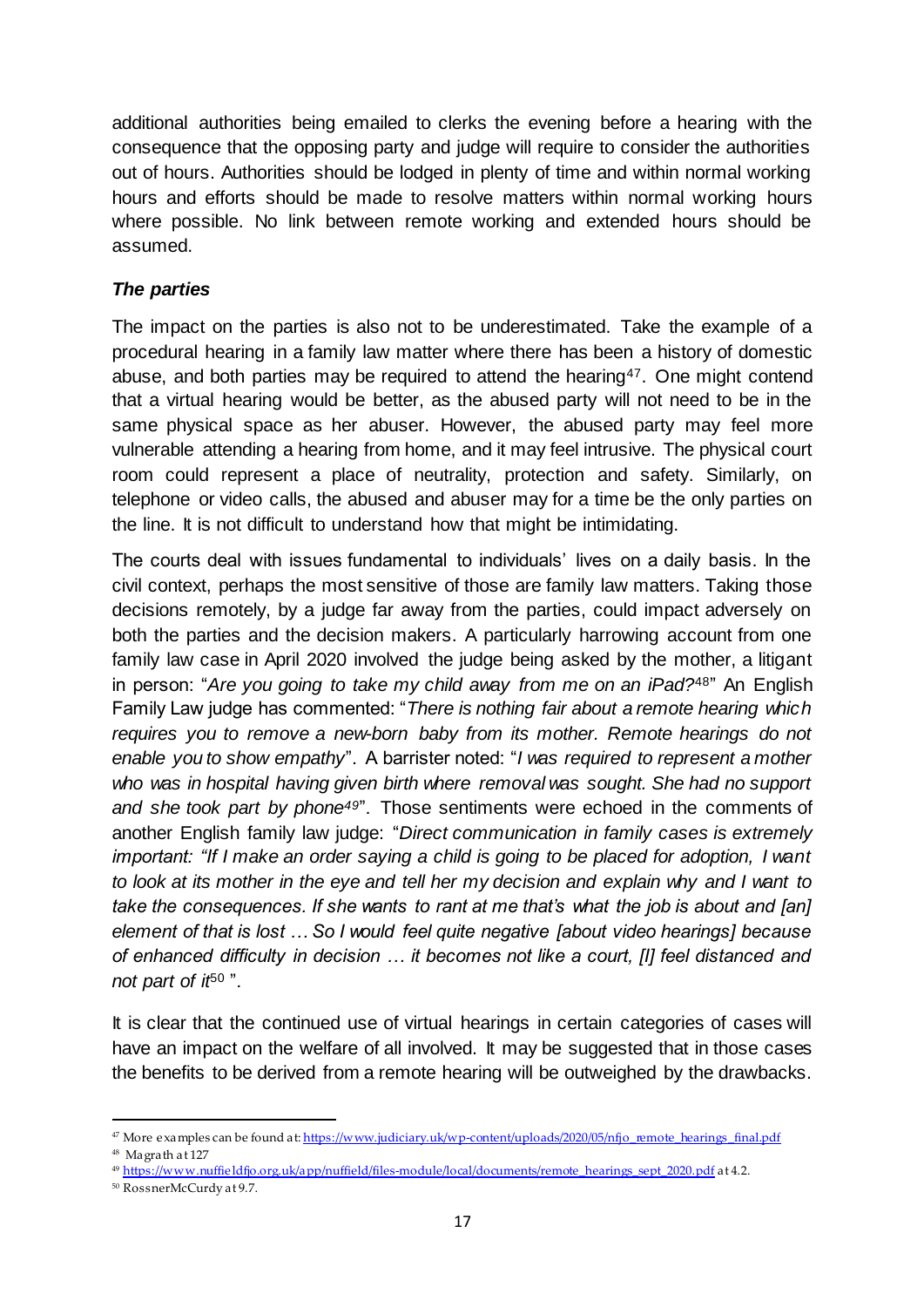However, it seems self-evident that some matters will be unsuitable for remote resolution and those could and should return to in-person hearings whenever practicable.

## **Conclusions**

None of the views stated in this paper should be regarded as an objection to the use of technology in the courtroom. On the contrary, the advances made in the use of digital technology should be harnessed further and a return to the courtroom should utilise those. Hearings involving parties who may choose to observe the proceedings through a live link may become the norm. A return to live proceedings should not involve a return to boxes of physical paperwork. Fully remote hearings can and should remain on the list of options available to the decision maker in discussion with the legal professionals involved in the case. When remote hearings do take place, consideration should be given to how it can be clearly demonstrated to parties that their case, although being heard remotely, still carries the same importance and formality and is not being taken any less seriously by the judge. The design elements mentioned above could assist with that. There will also require to be better protections in place where telephone hearings involve vulnerable parties. However, given the wide availability of video conferencing facilities, whether such hearings ever require to take place by telephone in future is questionable. For video hearings it may be that digital screening can be further improved upon so that the risk of someone inadvertently or even deliberately switching their video or unmute function back on during proceedings when they are not actively participating can be eliminated. Finally, thought could be given to setting up dedicated spaces for parties to attend a remote hearing, in order that the hearing and the emotions connected to that do not pervade into a living space. This could be particularly helpful for those living with children or in shared accommodation.

It must be borne in mind that we are very much at the beginning of the use of remote hearings in Scotland. The current constraints imposed by the pandemic are unlikely to remain compulsory, as more of the population is vaccinated and restrictions ease. In shaking off those constraints, we do not necessarily have to press 'mute' on remote hearings in the post-COVID era, but much work will be required to determine what kinds of cases are best suited to being heard remotely. Properly utilised, remote hearings will continue to play a useful in the administration of justice but they will no longer require to be the default position going forward. The 'new normal' for procedural hearings and debates may well involve a mix of in-person hearings and remote interactions, supported by greater use of electronic documents. The purpose of this conference is to open these points up for discussion, to gather the views of all invested in the future of civil litigation in Scotland and to identify common themes for how that might look going forward. This is an opportunity for the legal profession and other stakeholders to play a practical role in shaping the future of how civil business is conducted.